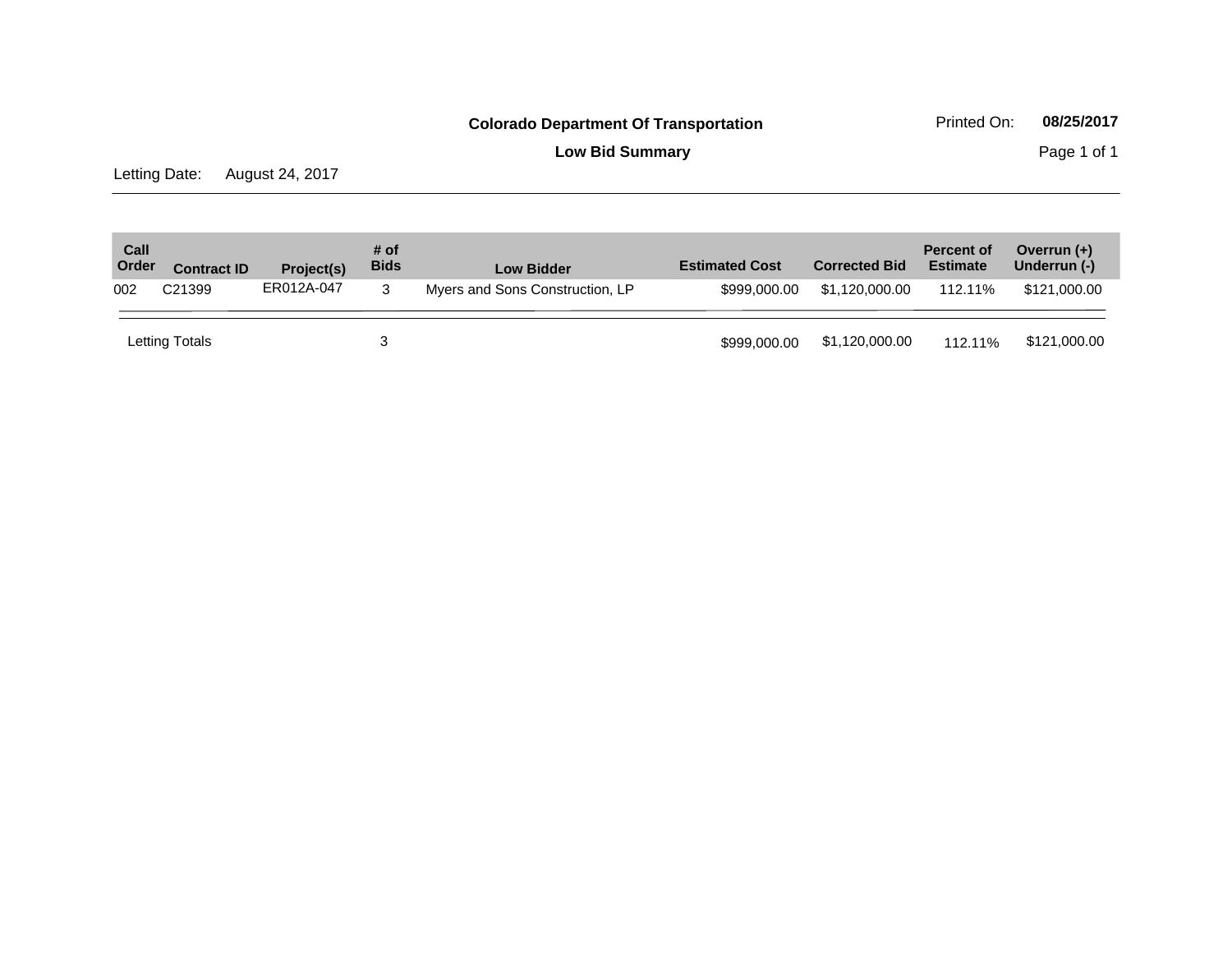|                              |                                                   |              | <b>Colorado Department Of Transportation</b>      | Printed On:            | 08/25/2017 |
|------------------------------|---------------------------------------------------|--------------|---------------------------------------------------|------------------------|------------|
|                              |                                                   |              | <b>Vendor Ranking</b>                             |                        |            |
| Letting No:                  | 20170824                                          | Contract ID: | C <sub>21399</sub>                                | Project(s): ER012A-047 |            |
| Letting Date:                | August 24, 2017                                   | Region:      | 2                                                 |                        |            |
| Letting Time:                | 10:00 AM                                          |              | Contract Time: 03/23/18 COMPLETION<br><b>DATE</b> | Counties: LAS ANIMAS   |            |
| <b>Contract Description:</b> |                                                   |              |                                                   |                        |            |
|                              | SH 12, Scour Critical Structure P-17-L (MP 51.46) |              |                                                   |                        |            |

SH 12 and SH 160 Critical Culverts

| Rank | <b>Vendor ID</b> | <b>Vendor Name</b>              | <b>Total Bid</b> | <b>Percent Of</b><br><b>Low Bid</b> | <b>Percent Of</b><br><b>Estimate</b> |
|------|------------------|---------------------------------|------------------|-------------------------------------|--------------------------------------|
| 0    | -EST-            | <b>Engineer's Estimate</b>      | \$999,000.00     | 89.20%                              | 100.00%                              |
|      | 1557A            | Myers and Sons Construction, LP | \$1,120,000.00   | 100.00%                             | 112.11%                              |
| 2    | 903A             | TLM CONSTRUCTORS, INC.          | \$1,180,812.25   | 105.43%                             | 118.20%                              |
| 3    | 1282A            | AMERICAN WEST CONSTRUCTION, LLC | \$1,182,093.00   | 105.54%                             | 118.33%                              |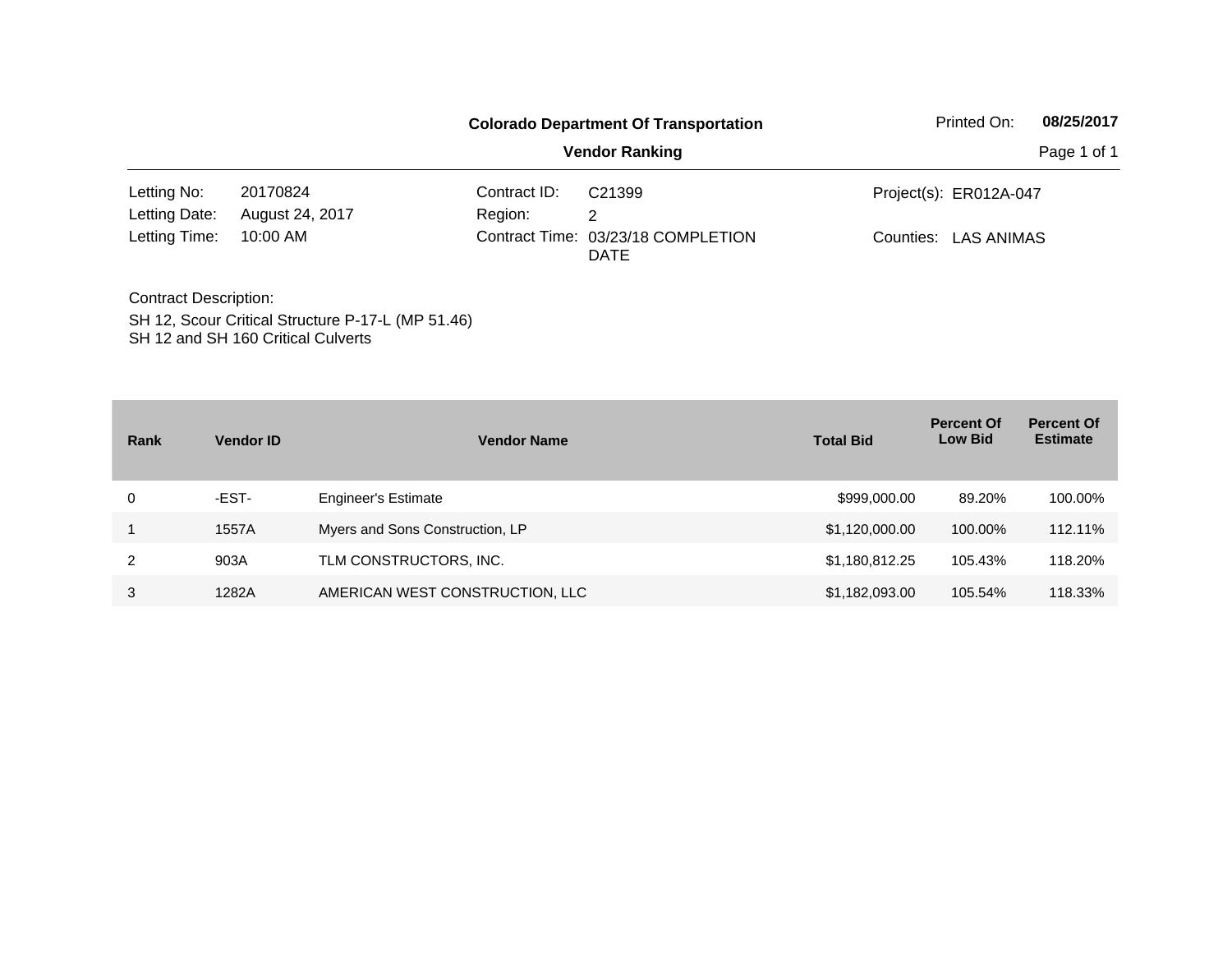| <b>Tabulation of Bids</b>                     |      |                      |                                                   |                         |          |                         |                                           |                    |                                                               |                    |                                         | Page 1 of 12 |  |  |
|-----------------------------------------------|------|----------------------|---------------------------------------------------|-------------------------|----------|-------------------------|-------------------------------------------|--------------------|---------------------------------------------------------------|--------------------|-----------------------------------------|--------------|--|--|
| Letting No:<br>Letting Date:<br>Letting Time: |      | 20170824<br>10:00 AM | August 24, 2017                                   | Contract ID:<br>Region: |          | C <sub>21399</sub><br>2 |                                           |                    | Counties: LAS ANIMAS                                          |                    |                                         |              |  |  |
|                                               |      |                      |                                                   |                         |          |                         | $(0)$ -EST-<br><b>Engineer's Estimate</b> |                    | (1) 1557A<br><b>Myers and Sons</b><br><b>Construction, LP</b> |                    | $(2)$ 903A<br>TLM CONSTRUCTORS,<br>INC. |              |  |  |
| <b>Item Code</b>                              |      | <b>Description</b>   |                                                   |                         | Quantity |                         | <b>Unit Price</b>                         | <b>Amount</b>      | <b>Unit Price</b>                                             | Amount             | <b>Unit Price</b>                       | Amount       |  |  |
| <b>SECTION:</b>                               | 0001 |                      | <b>BID ITEMS</b>                                  |                         |          |                         |                                           |                    |                                                               | LCC:               |                                         |              |  |  |
| 201-00000 Clearing and Grubbing               |      |                      |                                                   | 1.000                   |          | L SI                    | 27,500.00000                              | 27,500.00          | 20,000.00000                                                  | 20,000.00          | 15,000.00000                            | 15,000.00    |  |  |
| 202-04002 Clean Culvert                       |      |                      |                                                   |                         |          | 3.000 EACH              | 1,500.00000                               | 4,500.00           | 15,000.00000 45,000.00                                        |                    | 1,500.00000                             | 4,500.00     |  |  |
| 203-00000 Unclassified Excavation             |      |                      |                                                   | 556.000                 |          | CY                      |                                           | 45.00000 25,020.00 |                                                               | 40.00000 22,240.00 | 14.00000                                | 7,784.00     |  |  |
|                                               |      |                      | 203-00060 Embankment Material (Complete In Place) | 657.000                 |          | CY                      |                                           | 30.00000 19,710.00 |                                                               | 65.00000 42,705.00 | 22.00000                                | 14,454.00    |  |  |
| 203-00400 Rock Excavation                     |      |                      |                                                   | 30.000                  |          | CY                      | 55.00000                                  | 1,650.00           | 163.00000                                                     | 4,890.00           | 160.00000                               | 4,800.00     |  |  |
| 203-01510 Backhoe                             |      |                      |                                                   |                         |          | 70.000 HOUR             | 175.00000 12,250.00                       |                    | 103.00000                                                     | 7,210.00           | 130.00000                               | 9,100.00     |  |  |
| 203-01550 Dozing                              |      |                      |                                                   |                         |          | 40.000 HOUR             | 200.00000                                 | 8,000.00           | 96.00000                                                      | 3,840.00           | 130.00000                               | 5,200.00     |  |  |
| 203-01594 Combination Loader                  |      |                      |                                                   |                         |          | 94.000 HOUR             | 115.00000 10,810.00                       |                    | 71.00000                                                      | 6,674.00           | 95.00000                                | 8,930.00     |  |  |
| 206-00000 Structure Excavation                |      |                      |                                                   | 353.000                 |          | CY                      |                                           | 60.00000 21,180.00 |                                                               | 67.00000 23,651.00 | 27.00000                                | 9,531.00     |  |  |
| 206-00100 Structure Backfill (Class 1)        |      |                      |                                                   | 311.000                 |          | <b>CY</b>               | 32.00000                                  | 9,952.00           |                                                               | 51.00000 15,861.00 | 110.00000                               | 34,210.00    |  |  |
| 207-00205 Topsoil                             |      |                      |                                                   | 115.000                 |          | CY                      | 30.00000                                  | 3,450.00           | 72.00000                                                      | 8,280.00           | 43.00000                                | 4,945.00     |  |  |
| 207-00310 Stockpile Wetland Topsoil           |      |                      |                                                   | 11.000                  |          | <b>CY</b>               | 20.00000                                  | 220.00             | 178.00000                                                     | 1,958.00           | 95.00000                                | 1,045.00     |  |  |
|                                               |      |                      | 208-00002 Erosion Log Type 1 (12 Inch)            | 1,509.000               |          | LF                      | 4.82041                                   | 7,274.00           | 6.00000                                                       | 9,054.00           | 5.75000                                 | 8,676.75     |  |  |
|                                               |      |                      | 208-00009 Erosion Log Type 2 (18 Inch)            | 390,000                 |          | LF                      | 10.00000                                  | 3,900.00           | 12.00000                                                      | 4,680.00           | 15.00000                                | 5,850.00     |  |  |
|                                               |      |                      |                                                   |                         |          |                         |                                           |                    |                                                               |                    |                                         |              |  |  |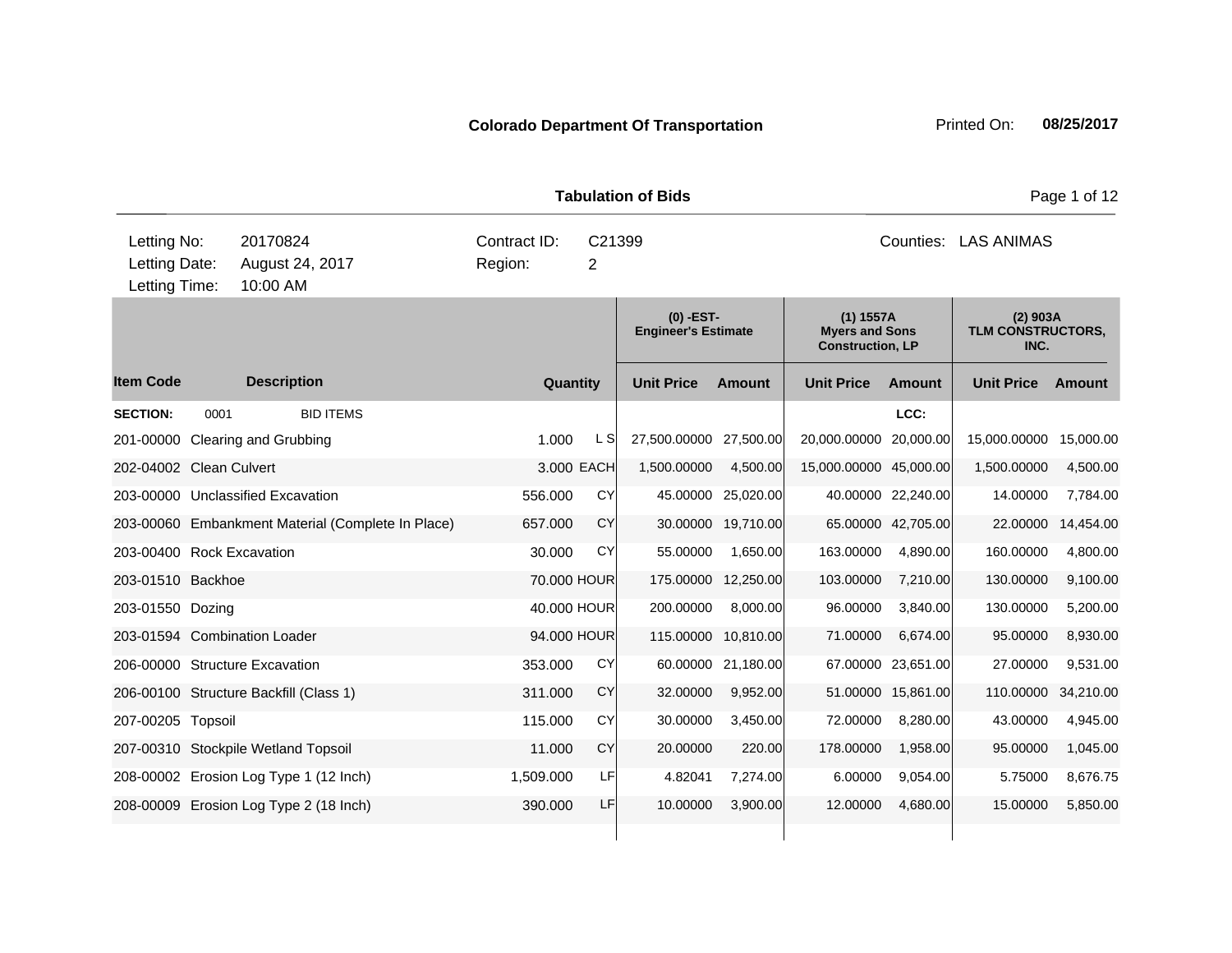|                                               |             |                                                    |                         |                          | <b>Tabulation of Bids</b>                 |               |                                                               |               |                                         | Page 2 of 12 |  |
|-----------------------------------------------|-------------|----------------------------------------------------|-------------------------|--------------------------|-------------------------------------------|---------------|---------------------------------------------------------------|---------------|-----------------------------------------|--------------|--|
| Letting No:<br>Letting Date:<br>Letting Time: |             | 20170824<br>August 24, 2017<br>10:00 AM            | Contract ID:<br>Region: | C21399<br>$\overline{2}$ |                                           |               | Counties:<br><b>LAS ANIMAS</b>                                |               |                                         |              |  |
|                                               |             |                                                    |                         |                          | $(0)$ -EST-<br><b>Engineer's Estimate</b> |               | (1) 1557A<br><b>Myers and Sons</b><br><b>Construction, LP</b> |               | $(2)$ 903A<br>TLM CONSTRUCTORS,<br>INC. |              |  |
| <b>Item Code</b>                              |             | <b>Description</b>                                 | Quantity                |                          | <b>Unit Price</b>                         | <b>Amount</b> | <b>Unit Price</b>                                             | <b>Amount</b> | <b>Unit Price</b>                       | Amount       |  |
| <b>SECTION:</b>                               | 0001        | <b>BID ITEMS</b>                                   |                         |                          |                                           |               |                                                               | LCC:          |                                         |              |  |
| 208-00041 Rock Check Dam                      |             |                                                    |                         | 1.000 EACH               | 3,500.00000                               | 3,500.00      | 750.00000                                                     | 750.00        | 1,400.00000                             | 1,400.00     |  |
|                                               |             | 208-00045 Concrete Washout Structure               |                         | 1.000 EACH               | 1,200.00000                               | 1,200.00      | 2,221.00000                                                   | 2,221.00      | 1,750.00000                             | 1,750.00     |  |
|                                               |             | 208-00070 Vehicle Tracking Pad                     |                         | 1.000 EACH               | 2,500.00000                               | 2,500.00      | 1,964.00000                                                   | 1,964.00      | 2,600.00000                             | 2,600.00     |  |
|                                               |             | 208-00075 Pre-fabricated Vehicle Tracking Pad      |                         | 2.000 EACH               | 2,000.00000                               | 4,000.00      | 3,000.00000                                                   | 6,000.00      | 3,500.00000                             | 7,000.00     |  |
|                                               |             | 208-00103 Removal and Disposal of Sediment (Labor) | 60.000 HOUR             |                          | 55.00000                                  | 3,300.00      | 42.00000                                                      | 2,520.00      | 100.00000                               | 6,000.00     |  |
|                                               | (Equipment) | 208-00105 Removal and Disposal of Sediment         | 60.000 HOUR             |                          | 115.00000                                 | 6,900.00      | 69.00000                                                      | 4,140.00      | 130.00000                               | 7,800.00     |  |
|                                               |             | 208-00106 Sweeping (Sediment Removal)              |                         | 10.000 HOUR              | 150.00000                                 | 1,500.00      | 69.00000                                                      | 690.00        | 140.00000                               | 1,400.00     |  |
| 208-00107 Removal of Trash                    |             |                                                    | 25.000 HOUR             |                          | 82.00000                                  | 2,050.00      | 48.00000                                                      | 1,200.00      | 95.00000                                | 2,375.00     |  |
|                                               |             | 208-00207 Erosion Control Management               | 90.000                  | DAY                      | 221.66667                                 | 19,950.00     | 142.82000 12,853.80                                           |               | 850.00000                               | 76,500.00    |  |
| 208-00400 Water Control                       |             |                                                    | 1.000                   | L SI                     | 20,000.00000                              | 20,000.00     | 10,942.00000 10,942.00                                        |               | 55,000.00000                            | 55,000.00    |  |
|                                               |             | 210-00001 Reset Structure (Special)                |                         | 1.000 EACH               | 1,500.00000                               | 1,500.00      | 3,100.00000                                                   | 3,100.00      | 3,750.00000                             | 3,750.00     |  |
| 210-01000 Reset Fence                         |             |                                                    | 335.000                 | LF                       | 19.40299                                  | 6,500.00      | 7.00000                                                       | 2,345.00      | 15.00000                                | 5,025.00     |  |
| 210-01011 Reset Gate                          |             |                                                    |                         | 1.000 EACH               | 620.00000                                 | 620.00        | 600.00000                                                     | 600.00        | 1,000.00000                             | 1,000.00     |  |
|                                               |             | 211-02277 Cement Grout (Voids)                     | 8.000                   | <b>CY</b>                | 500.00000                                 | 4,000.00      | 2,800.00000 22,400.00                                         |               | 500.00000                               | 4,000.00     |  |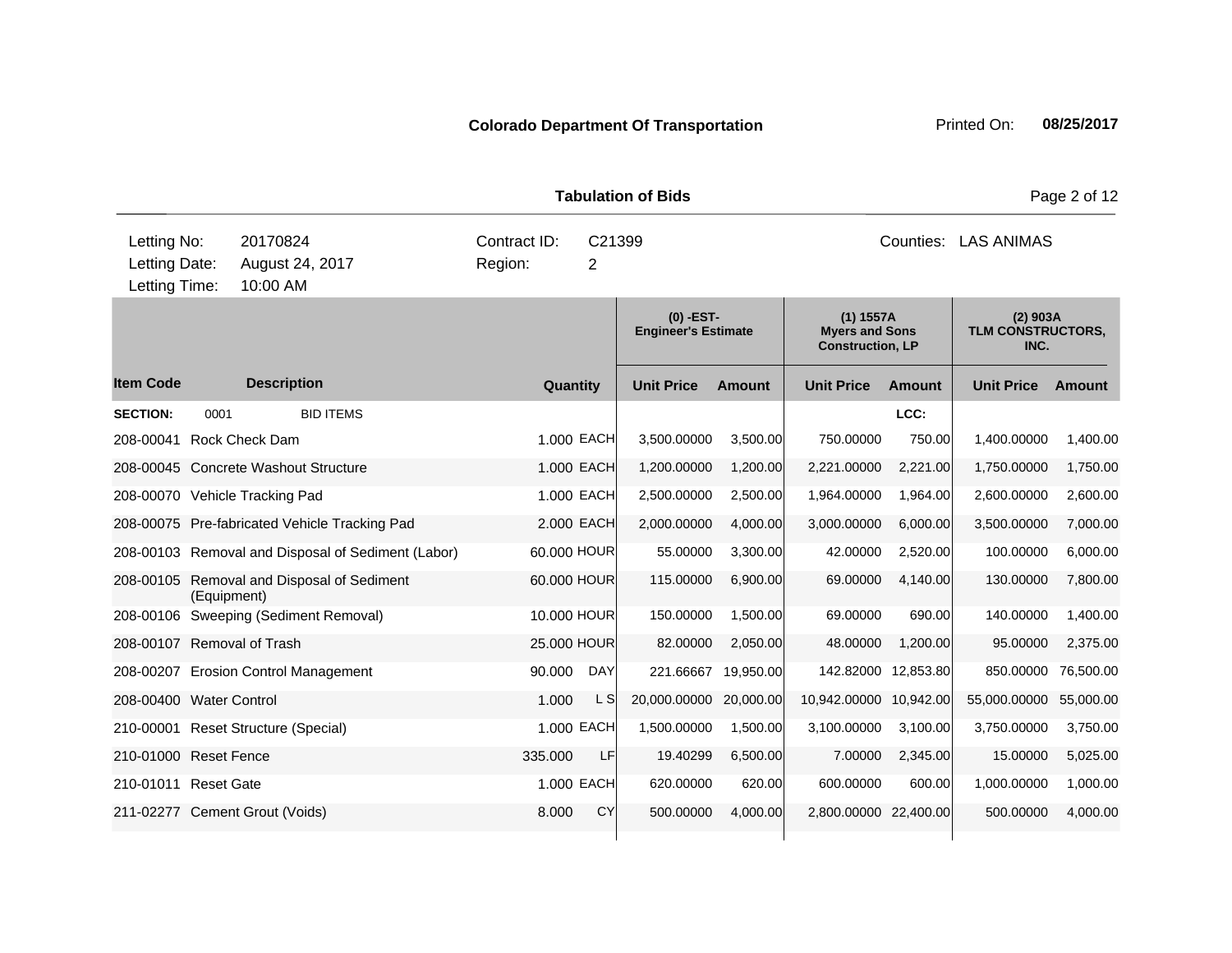|                                               |            |                                                                             |                         |           |             | <b>Tabulation of Bids</b>                 |                     | Page 3 of 12                                                    |                     |                                         |               |  |
|-----------------------------------------------|------------|-----------------------------------------------------------------------------|-------------------------|-----------|-------------|-------------------------------------------|---------------------|-----------------------------------------------------------------|---------------------|-----------------------------------------|---------------|--|
| Letting No:<br>Letting Date:<br>Letting Time: |            | 20170824<br>August 24, 2017<br>10:00 AM                                     | Contract ID:<br>Region: |           | C21399<br>2 |                                           |                     | Counties: LAS ANIMAS                                            |                     |                                         |               |  |
|                                               |            |                                                                             |                         |           |             | $(0)$ -EST-<br><b>Engineer's Estimate</b> |                     | $(1)$ 1557A<br><b>Myers and Sons</b><br><b>Construction, LP</b> |                     | $(2)$ 903A<br>TLM CONSTRUCTORS,<br>INC. |               |  |
| <b>Item Code</b>                              |            | <b>Description</b>                                                          |                         | Quantity  |             | <b>Unit Price</b>                         | <b>Amount</b>       | <b>Unit Price</b>                                               | Amount              | <b>Unit Price</b>                       | <b>Amount</b> |  |
| <b>SECTION:</b>                               | 0001       | <b>BID ITEMS</b>                                                            |                         |           |             |                                           |                     |                                                                 | LCC:                |                                         |               |  |
| 212-00006 Seeding (Native)                    |            |                                                                             |                         |           | 1.200 ACRE  | 723.33333                                 | 868.00              | 1,750.00000                                                     | 2,100.00            | 3,500.00000                             | 4,200.00      |  |
| 212-00032 Soil Conditioning                   |            |                                                                             |                         |           | 1.200 ACRE  | 2,658.33333                               | 3,190.00            | 2,500.00000                                                     | 3,000.00            | 9,700.00000                             | 11,640.00     |  |
|                                               |            | 213-00002 Mulching (Weed Free Hay)                                          |                         |           | 0.200 ACRE  | 625.00000                                 | 125.00              | 5,000.00000                                                     | 1,000.00            | 3,500.00000                             | 700.00        |  |
| 213-00061 Mulch Tackifier                     |            |                                                                             |                         | 50,000    | <b>LB</b>   | 2.50000                                   | 125.00              | 15.00000                                                        | 750.00              | 12.00000                                | 600.00        |  |
|                                               |            | 216-00201 Soil Retention Blanket (Straw-Coconut)<br>(Biodegradable Class 1) |                         | 5,173.000 | <b>SY</b>   |                                           | 4.80282 24,845.00   |                                                                 | 3.00000 15,519.00   | 5.00000                                 | 25,865.00     |  |
| 216-00201                                     | Protection | Soil Retention Blanket (Straw-Coconut)<br>(Biodegradable Class 1) - Wetland |                         | 170.000   | <b>SY</b>   |                                           | 70.00000 11,900.00  | 3.00000                                                         | 510.00              | 34.00000                                | 5,780.00      |  |
| 240-00010 Removal of Nests                    |            |                                                                             |                         |           | 20.000 HOUR | 120.00000                                 | 2,400.00            | 131.39000                                                       | 2,627.80            | 33.00000                                | 660.00        |  |
| 240-00020 Netting                             |            |                                                                             |                         | 13.000    | <b>SY</b>   | 8.00000                                   | 104.00              | 123.00000                                                       | 1,599.00            | 33.00000                                | 429.00        |  |
|                                               |            | 420-00102 Geotextile (Erosion Control) (Class 1)                            |                         | 204.000   | SY          | 7.54412                                   | 1,539.00            | 10.00000                                                        | 2,040.00            | 7.50000                                 | 1,530.00      |  |
|                                               |            | 501-00200 Steel Sheet Piling (Type II)                                      |                         | 498,000   | SF          | 80.00000                                  | 39,840.00           |                                                                 | 50.00000 24,900.00  | 60.00000                                | 29,880.00     |  |
| 506-00209 Riprap (9 Inch)                     |            |                                                                             |                         | 62.000    | CY          | 135.00000                                 | 8,370.00            | 206.00000 12,772.00                                             |                     | 275.00000                               | 17,050.00     |  |
| 506-00212 Riprap (12 Inch)                    |            |                                                                             |                         | 45,000    | CY          | 120.00000                                 | 5,400.00            | 248.00000 11,160.00                                             |                     | 225.00000                               | 10,125.00     |  |
|                                               |            | 507-00300 Grouted Rubble Slope and Ditch Paving                             |                         | 31.000    | CY          |                                           | 400.00000 12,400.00 |                                                                 | 622.00000 19,282.00 | 725.00000 22,475.00                     |               |  |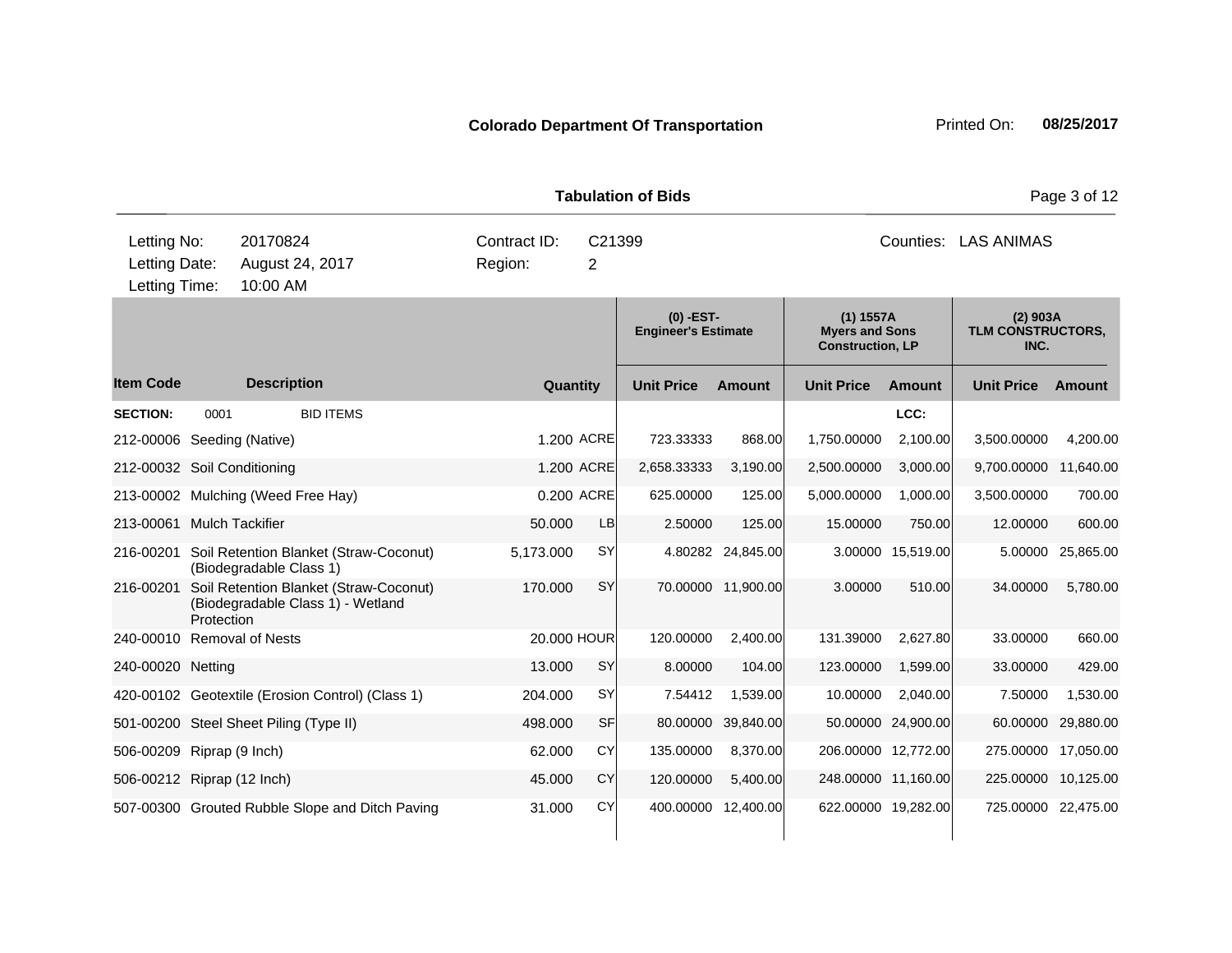|                                      |                                                                                          |                      |                                                    |  |                                        |  |            | <b>Tabulation of Bids</b>               |                      | Page 4 of 12                                                  |                      |                                         |                      |  |
|--------------------------------------|------------------------------------------------------------------------------------------|----------------------|----------------------------------------------------|--|----------------------------------------|--|------------|-----------------------------------------|----------------------|---------------------------------------------------------------|----------------------|-----------------------------------------|----------------------|--|
|                                      | Letting No:<br>20170824<br>Letting Date:<br>August 24, 2017<br>10:00 AM<br>Letting Time: |                      |                                                    |  | Contract ID:<br>C21399<br>Region:<br>2 |  |            |                                         |                      | Counties: LAS ANIMAS                                          |                      |                                         |                      |  |
|                                      |                                                                                          |                      |                                                    |  |                                        |  |            | (0) -EST-<br><b>Engineer's Estimate</b> |                      | (1) 1557A<br><b>Myers and Sons</b><br><b>Construction, LP</b> |                      | $(2)$ 903A<br>TLM CONSTRUCTORS,<br>INC. |                      |  |
| <b>Item Code</b>                     |                                                                                          | <b>Description</b>   |                                                    |  |                                        |  | Quantity   | <b>Unit Price</b>                       | <b>Amount</b>        | <b>Unit Price</b>                                             | <b>Amount</b>        | <b>Unit Price</b>                       | Amount               |  |
| <b>SECTION:</b>                      | 0001                                                                                     |                      | <b>BID ITEMS</b>                                   |  |                                        |  |            |                                         |                      |                                                               | LCC:                 |                                         |                      |  |
|                                      |                                                                                          |                      | 507-00350 Grouted Riprap Slope and Ditch Paving    |  | 139.000                                |  | <b>CY</b>  |                                         | 250.00000 34,750.00  |                                                               | 490.00000 68,110.00  |                                         | 525.00000 72,975.00  |  |
|                                      |                                                                                          |                      | 507-00700 Slope and Ditch Paving (Special)         |  | 89.000                                 |  | <b>CY</b>  |                                         | 130.00000 11,570.00  | 1,587.00000 141,243.00                                        |                      |                                         | 575.00000 51,175.00  |  |
|                                      |                                                                                          |                      | 603-00052 Culvert Lining (48 Inch) (Spray Applied) |  | 218.000                                |  | LF         |                                         | 400.00000 87,200.00  |                                                               | 424.00000 92,432.00  |                                         | 575.00000 125,350.00 |  |
|                                      |                                                                                          |                      | 603-00065 Culvert Lining (60 Inch) (Spray Applied) |  | 365.000                                |  | LF         |                                         | 450.00000 164,250.00 |                                                               | 432.00000 157,680.00 |                                         | 600.00000 219,000.00 |  |
| 607-11525 Fence (Plastic)            |                                                                                          |                      |                                                    |  | 786.000                                |  | LF         | 3.83397                                 | 3,013.50             | 3.50000                                                       | 2,751.00             | 2.25000                                 | 1,768.50             |  |
| 607-11580 Fence (Temporary)          |                                                                                          |                      |                                                    |  | 644.000                                |  | LF         | 3.50000                                 | 2,254.00             | 5.00000                                                       | 3,220.00             | 4.75000                                 | 3,059.00             |  |
| 614-00012 Sign Panel (Class II)      |                                                                                          |                      |                                                    |  | 72.000                                 |  | <b>SF</b>  | 21.00000                                | 1,512.00             | 26.00000                                                      | 1,872.00             | 23.00000                                | 1,656.00             |  |
|                                      |                                                                                          | 40)(Post & Slipbase) | 614-01573 Steel Sign Support (2-1/2 Inch Round NP- |  |                                        |  | 8.000 EACH | 300.00000                               | 2,400.00             | 425.00000                                                     | 3,400.00             | 510.00000                               | 4,080.00             |  |
| 620-00002 Field Office (Class 2)     |                                                                                          |                      |                                                    |  |                                        |  | 1.000 EACH | 20,000.00000                            | 20,000.00            | 11,000.00000 11,000.00                                        |                      | 25,000.00000                            | 25,000.00            |  |
| 620-00012 Field Laboratory (Class 2) |                                                                                          |                      |                                                    |  |                                        |  | 1.000 EACH | 20,000.00000                            | 20,000.00            | 11,000.00000                                                  | 11,000.00            | 25,000.00000                            | 25,000.00            |  |
| 620-00020 Sanitary Facility          |                                                                                          |                      |                                                    |  |                                        |  | 3.000 EACH | 2,000.00000                             | 6,000.00             | 796.00000                                                     | 2,388.00             | 1,000.00000                             | 3,000.00             |  |
| 625-00000 Construction Surveying     |                                                                                          |                      |                                                    |  | 1.000                                  |  | L S        | 25,000.00000 25,000.00                  |                      | 15,000.00000 15,000.00                                        |                      | 12,000.00000                            | 12,000.00            |  |
| 626-00000 Mobilization               |                                                                                          |                      |                                                    |  | 1.000                                  |  | L S        | 132,078.50000 132,078.50                |                      | 101.115.40000 101.115.40                                      |                      | 115,000.00000 115,000.00                |                      |  |
|                                      |                                                                                          |                      | 626-01104 Public Information Services (Tier IV)    |  | 1.000                                  |  | L SI       | 14,000.00000 14,000.00                  |                      | 10,600.00000 10,600.00                                        |                      | 10,000.00000 10,000.00                  |                      |  |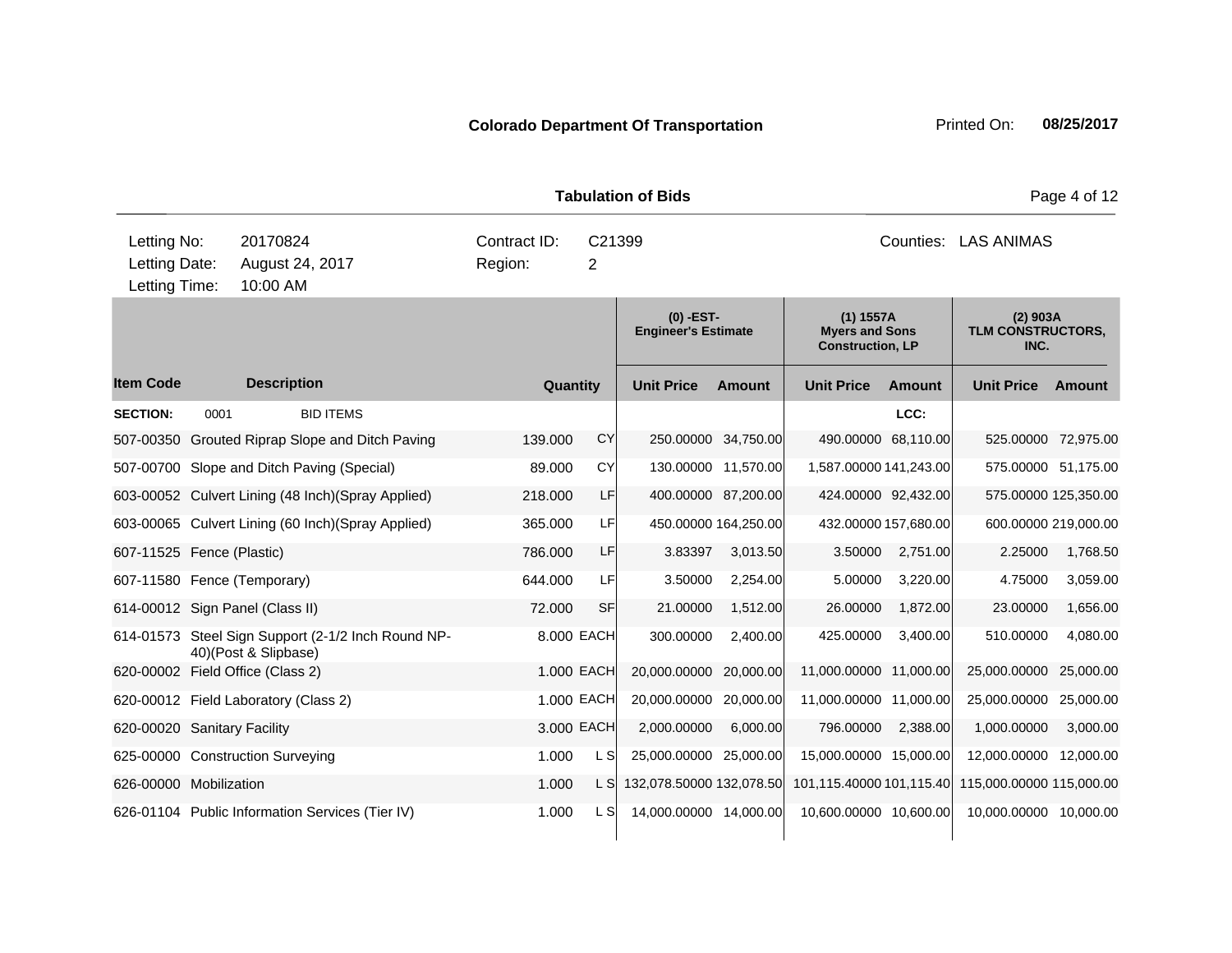|                                               |            |                                                    |                         |            | <b>Tabulation of Bids</b>                 |                      | Page 5 of 12                                                    |                    |                                         |                    |  |
|-----------------------------------------------|------------|----------------------------------------------------|-------------------------|------------|-------------------------------------------|----------------------|-----------------------------------------------------------------|--------------------|-----------------------------------------|--------------------|--|
| Letting No:<br>Letting Date:<br>Letting Time: |            | 20170824<br>August 24, 2017<br>10:00 AM            | Contract ID:<br>Region: | C21399     |                                           | Counties: LAS ANIMAS |                                                                 |                    |                                         |                    |  |
|                                               |            |                                                    |                         |            | $(0)$ -EST-<br><b>Engineer's Estimate</b> |                      | $(1)$ 1557A<br><b>Myers and Sons</b><br><b>Construction, LP</b> |                    | $(2)$ 903A<br>TLM CONSTRUCTORS,<br>INC. |                    |  |
| <b>Item Code</b>                              |            | <b>Description</b>                                 | Quantity                |            | <b>Unit Price</b>                         | <b>Amount</b>        | <b>Unit Price</b>                                               | <b>Amount</b>      | <b>Unit Price</b>                       | <b>Amount</b>      |  |
| <b>SECTION:</b>                               | 0001       | <b>BID ITEMS</b>                                   |                         |            |                                           |                      |                                                                 | LCC:               |                                         |                    |  |
| 630-00000 Flagging                            |            |                                                    | 400,000 HOUR            |            |                                           | 84.00000 33,600.00   |                                                                 | 30.00000 12,000.00 |                                         | 28.00000 11,200.00 |  |
|                                               |            | 630-00007 Traffic Control Inspection               | 73.000                  | DAY        |                                           | 184.93151 13,500.00  | 450.00000 32,850.00                                             |                    | 155.00000                               | 11,315.00          |  |
|                                               |            | 630-00012 Traffic Control Management               | 33.000                  | <b>DAY</b> | 745.75758 24,610.00                       |                      | 800.00000 26,400.00                                             |                    | 850.00000                               | 28,050.00          |  |
|                                               |            | 630-80001 Flashing Beacon (Portable)               | 12.000 EACH             |            | 575.00000                                 | 6,900.00             | 800.00000                                                       | 9,600.00           | 550.00000                               | 6,600.00           |  |
|                                               |            | 630-80341 Construction Traffic Sign (Panel Size A) | 26.000 EACH             |            | 50.38462                                  | 1,310.00             | 50.00000                                                        | 1,300.00           | 6.00000                                 | 156.00             |  |
|                                               |            | 630-80342 Construction Traffic Sign (Panel Size B) | 62.000 EACH             |            | 66.93548                                  | 4,150.00             | 60.00000                                                        | 3,720.00           | 6.00000                                 | 372.00             |  |
|                                               |            | 630-80343 Construction Traffic Sign (Panel Size C) | 26.000 EACH             |            | 80.00000                                  | 2,080.00             | 65.00000                                                        | 1,690.00           | 6.00000                                 | 156.00             |  |
|                                               |            | 630-80348 Construction Information Sign            |                         | 6.000 EACH | 380.00000                                 | 2,280.00             | 150.00000                                                       | 900.00             | 40.00000                                | 240.00             |  |
|                                               |            | 630-80355 Portable Message Sign Panel              |                         | 6.000 EACH | 5,833.33333                               | 35,000.00            | 3,250.00000 19,500.00                                           |                    | 1,800.00000                             | 10,800.00          |  |
|                                               |            | 630-80360 Drum Channelizing Device                 | 100.000 EACH            |            | 35.00000                                  | 3,500.00             | 15.00000                                                        | 1,500.00           | 12.00000                                | 1,200.00           |  |
|                                               | (Flashing) | 630-80363 Drum Channelizing Device (With Light)    | 10.000 EACH             |            | 50.00000                                  | 500.00               | 20.00000                                                        | 200.00             | 40.00000                                | 400.00             |  |
| 630-80380 Traffic Cone                        |            |                                                    | 350.000 EACH            |            | 10.00000                                  | 3,500.00             | 10.00000                                                        | 3,500.00           | 2.00000                                 | 700.00             |  |
| <b>Section Totals:</b>                        |            |                                                    |                         |            |                                           | \$999,000.00         |                                                                 | \$1,120,000.00     |                                         | \$1,180,812.25     |  |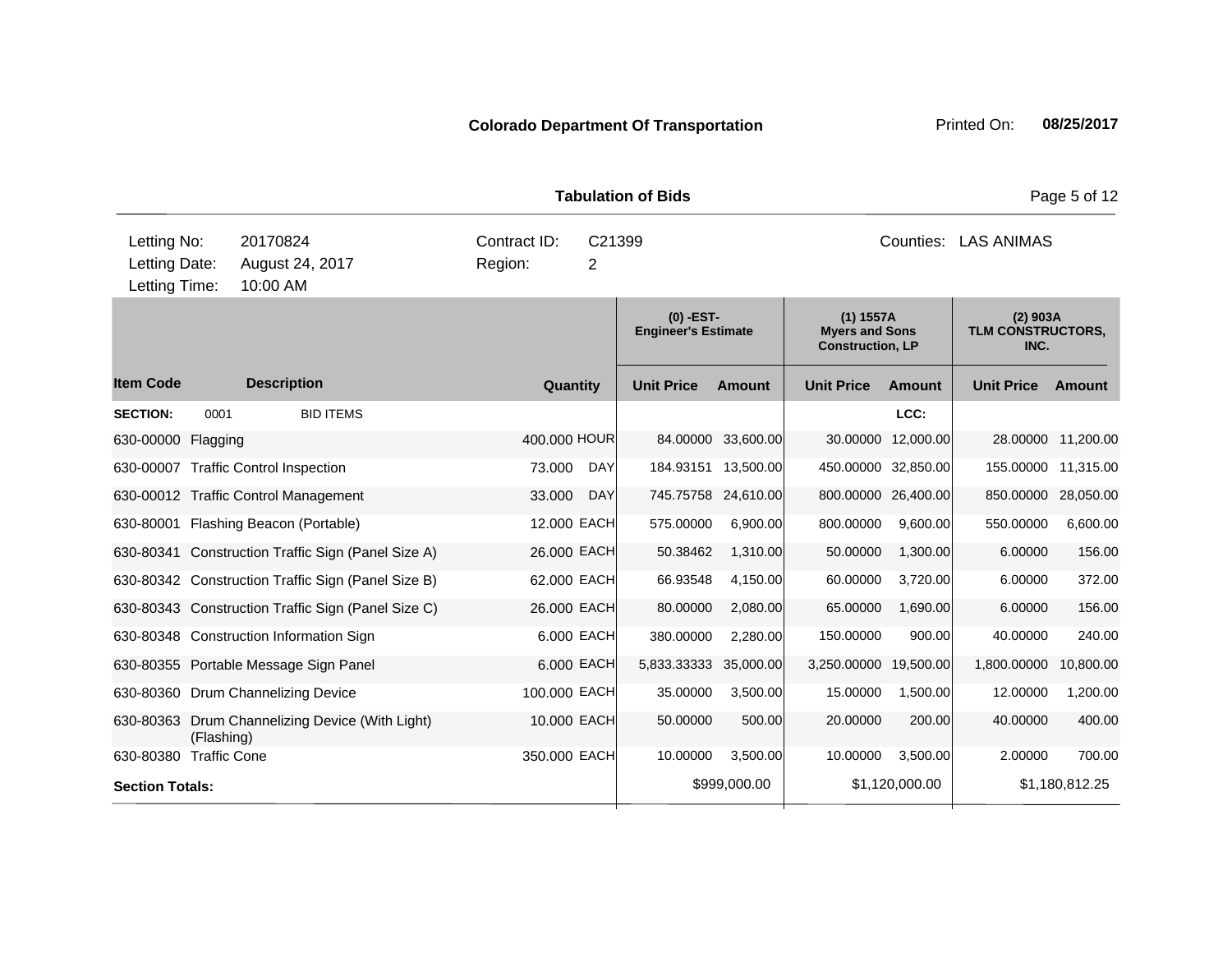**Contract Grand Totals \$999,000.00 \$1,120,000.00 \$1,180,812.25 Tabulation of Bids Page 6 of 12** 10:00 AM Counties: LAS ANIMAS Letting Date: August 24, 2017 Region: 2 C21399 Region: Letting Time: Letting No: 20170824 Contract ID: **Colorado Department Of Transportation** Printed On: 08/25/2017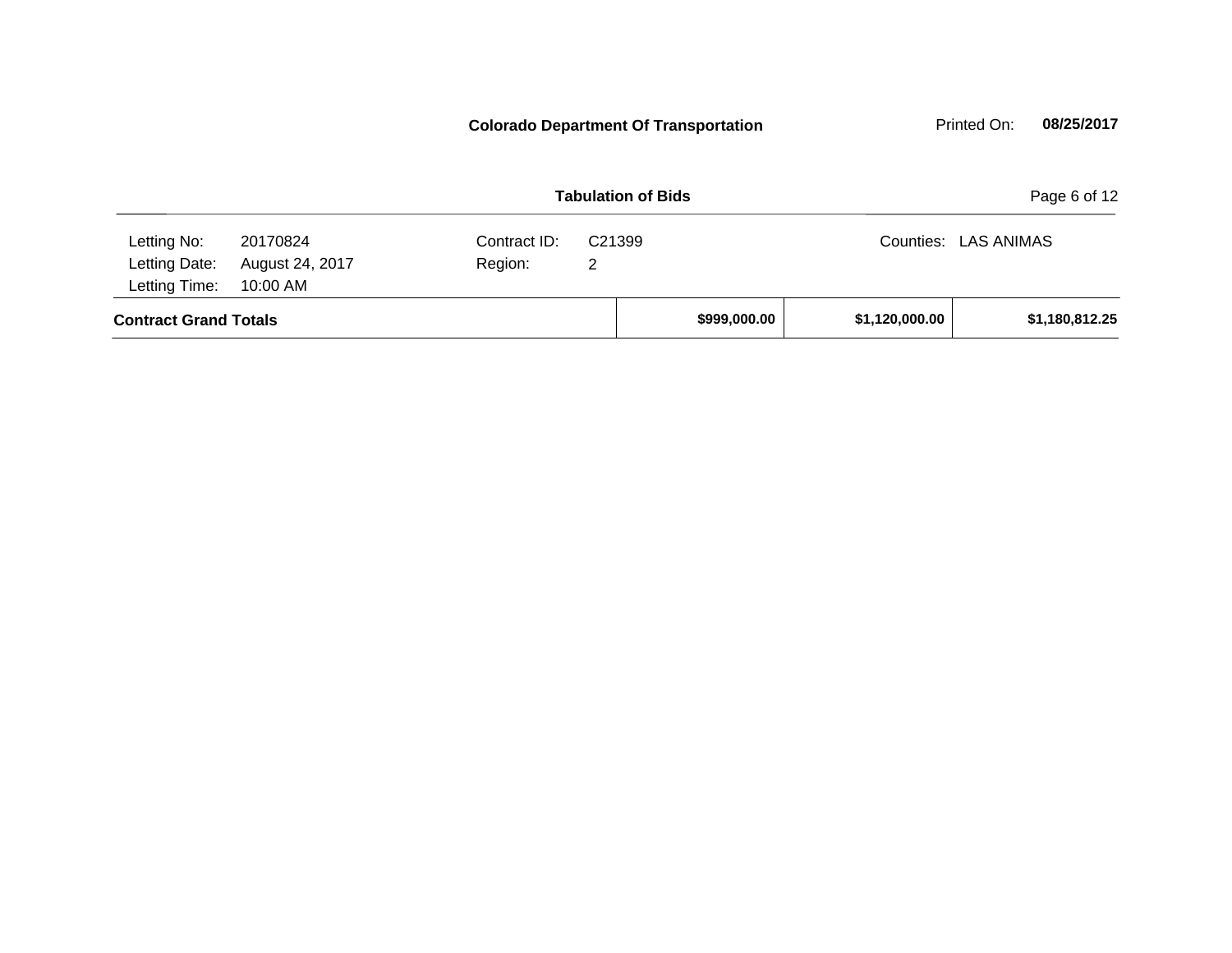|                                               |      |                                                   | <b>Tabulation of Bids</b> |             | Page 7 of 12                                                  |                     |                   |               |                      |               |
|-----------------------------------------------|------|---------------------------------------------------|---------------------------|-------------|---------------------------------------------------------------|---------------------|-------------------|---------------|----------------------|---------------|
| Letting No:<br>Letting Date:<br>Letting Time: |      | 20170824<br>August 24, 2017<br>10:00 AM           | Contract ID:<br>Region:   | C21399<br>2 |                                                               |                     |                   |               | Counties: LAS ANIMAS |               |
|                                               |      |                                                   |                           |             | (3) 1282A<br><b>AMERICAN WEST</b><br><b>CONSTRUCTION, LLC</b> |                     |                   |               |                      |               |
| <b>Item Code</b>                              |      | <b>Description</b>                                | Quantity                  |             | <b>Unit Price</b>                                             | Amount              | <b>Unit Price</b> | <b>Amount</b> | <b>Unit Price</b>    | <b>Amount</b> |
| <b>SECTION:</b>                               | 0001 | <b>BID ITEMS</b>                                  |                           |             |                                                               |                     |                   | LCC:          |                      |               |
|                                               |      | 201-00000 Clearing and Grubbing                   | 1.000                     |             | L S 173,000.00000 173,000.00                                  |                     |                   |               |                      |               |
| 202-04002 Clean Culvert                       |      |                                                   | 3.000 EACH                |             | 7,300.00000 21,900.00                                         |                     |                   |               |                      |               |
|                                               |      | 203-00000 Unclassified Excavation                 | 556.000                   | CY          | 17.00000                                                      | 9,452.00            |                   |               |                      |               |
|                                               |      | 203-00060 Embankment Material (Complete In Place) | 657.000                   | <b>CY</b>   |                                                               | 45.00000 29,565.00  |                   |               |                      |               |
| 203-00400 Rock Excavation                     |      |                                                   | 30.000                    | <b>CY</b>   | 190.00000                                                     | 5,700.00            |                   |               |                      |               |
| 203-01510 Backhoe                             |      |                                                   | 70.000 HOUR               |             |                                                               | 180.00000 12,600.00 |                   |               |                      |               |
| 203-01550 Dozing                              |      |                                                   | 40.000 HOUR               |             |                                                               | 270.00000 10,800.00 |                   |               |                      |               |
|                                               |      | 203-01594 Combination Loader                      | 94.000 HOUR               |             |                                                               | 140.00000 13,160.00 |                   |               |                      |               |
|                                               |      | 206-00000 Structure Excavation                    | 353.000                   | <b>CY</b>   |                                                               | 34.00000 12,002.00  |                   |               |                      |               |
|                                               |      | 206-00100 Structure Backfill (Class 1)            | 311.000                   | <b>CY</b>   |                                                               | 62.00000 19,282.00  |                   |               |                      |               |
| 207-00205 Topsoil                             |      |                                                   | 115.000                   | CY          | 65.00000                                                      | 7,475.00            |                   |               |                      |               |
|                                               |      | 207-00310 Stockpile Wetland Topsoil               | 11.000                    | CY          | 270.00000                                                     | 2,970.00            |                   |               |                      |               |
|                                               |      | 208-00002 Erosion Log Type 1 (12 Inch)            | 1,509.000                 | LF          | 8.00000                                                       | 12,072.00           |                   |               |                      |               |
|                                               |      | 208-00009 Erosion Log Type 2 (18 Inch)            | 390.000                   | LF          | 16.50000                                                      | 6,435.00            |                   |               |                      |               |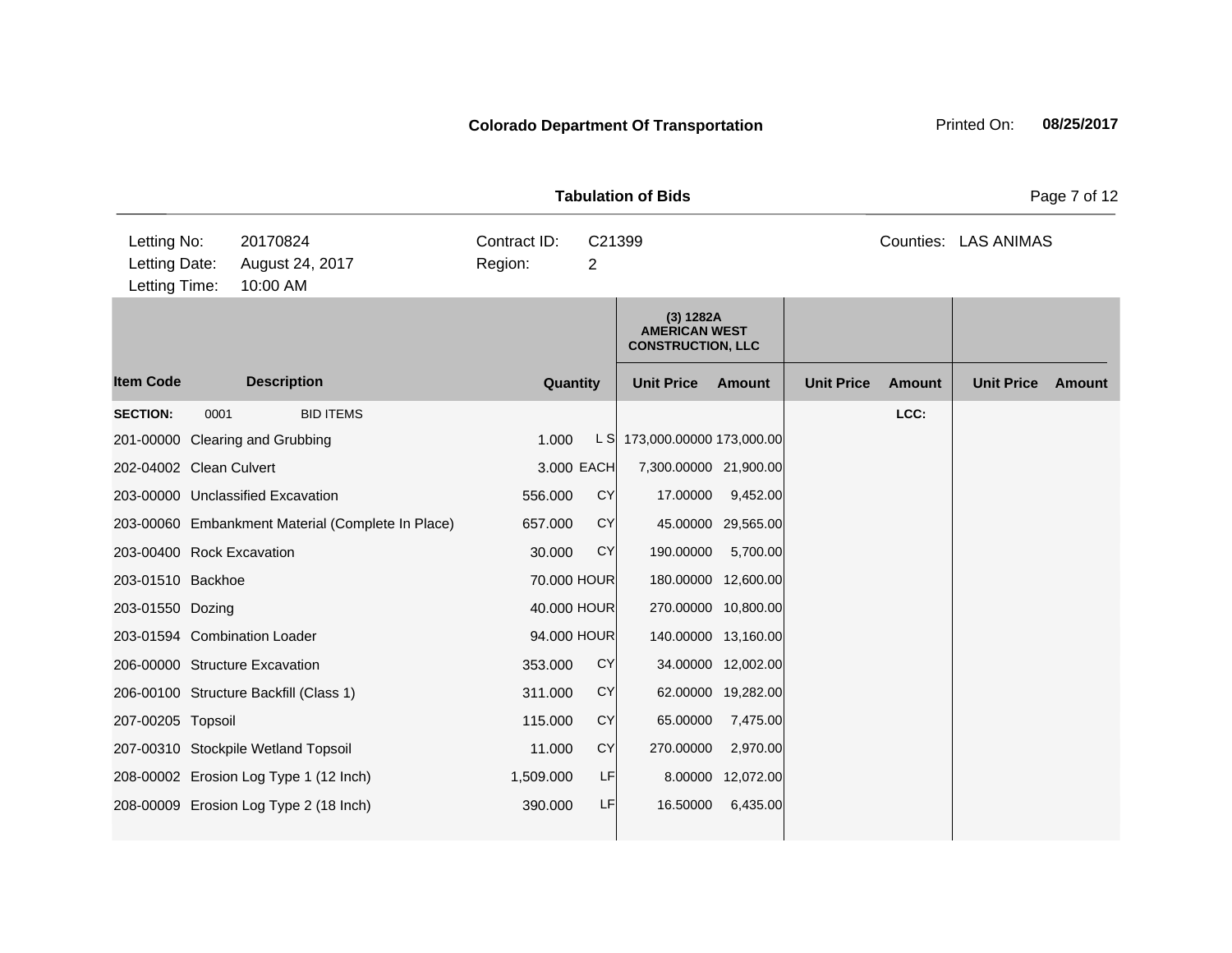|                                               |             |                                                    |                         |             |                                                               |                     | Page 8 of 12      |        |                      |        |
|-----------------------------------------------|-------------|----------------------------------------------------|-------------------------|-------------|---------------------------------------------------------------|---------------------|-------------------|--------|----------------------|--------|
| Letting No:<br>Letting Date:<br>Letting Time: |             | 20170824<br>August 24, 2017<br>10:00 AM            | Contract ID:<br>Region: | C21399<br>2 |                                                               |                     |                   |        | Counties: LAS ANIMAS |        |
|                                               |             |                                                    |                         |             | (3) 1282A<br><b>AMERICAN WEST</b><br><b>CONSTRUCTION, LLC</b> |                     |                   |        |                      |        |
| <b>Item Code</b>                              |             | <b>Description</b>                                 |                         | Quantity    | <b>Unit Price</b>                                             | Amount              | <b>Unit Price</b> | Amount | <b>Unit Price</b>    | Amount |
| <b>SECTION:</b>                               | 0001        | <b>BID ITEMS</b>                                   |                         |             |                                                               |                     |                   | LCC:   |                      |        |
| 208-00041 Rock Check Dam                      |             |                                                    |                         | 1.000 EACH  | 1,500.00000                                                   | 1,500.00            |                   |        |                      |        |
|                                               |             | 208-00045 Concrete Washout Structure               |                         | 1.000 EACH  | 1,100.00000                                                   | 1,100.00            |                   |        |                      |        |
|                                               |             | 208-00070 Vehicle Tracking Pad                     |                         | 1.000 EACH  | 6,900.00000                                                   | 6,900.00            |                   |        |                      |        |
|                                               |             | 208-00075 Pre-fabricated Vehicle Tracking Pad      |                         | 2.000 EACH  | 1,300.00000                                                   | 2,600.00            |                   |        |                      |        |
|                                               |             | 208-00103 Removal and Disposal of Sediment (Labor) |                         | 60.000 HOUR | 67.50000                                                      | 4,050.00            |                   |        |                      |        |
|                                               | (Equipment) | 208-00105 Removal and Disposal of Sediment         |                         | 60.000 HOUR | 140.00000                                                     | 8,400.00            |                   |        |                      |        |
|                                               |             | 208-00106 Sweeping (Sediment Removal)              |                         | 10.000 HOUR | 140.00000                                                     | 1,400.00            |                   |        |                      |        |
| 208-00107 Removal of Trash                    |             |                                                    |                         | 25.000 HOUR | 120.00000                                                     | 3,000.00            |                   |        |                      |        |
|                                               |             | 208-00207 Erosion Control Management               | 90.000                  | <b>DAY</b>  |                                                               | 330.00000 29,700.00 |                   |        |                      |        |
| 208-00400 Water Control                       |             |                                                    | 1.000                   | L S         | 41,000.00000 41,000.00                                        |                     |                   |        |                      |        |
|                                               |             | 210-00001 Reset Structure (Special)                |                         | 1.000 EACH  | 4,000.00000                                                   | 4,000.00            |                   |        |                      |        |
| 210-01000 Reset Fence                         |             |                                                    | 335.000                 | LF          | 5.00000                                                       | 1,675.00            |                   |        |                      |        |
| 210-01011 Reset Gate                          |             |                                                    |                         | 1.000 EACH  | 1,100.00000                                                   | 1,100.00            |                   |        |                      |        |
|                                               |             | 211-02277 Cement Grout (Voids)                     | 8.000                   | <b>CY</b>   | 1,400.00000 11,200.00                                         |                     |                   |        |                      |        |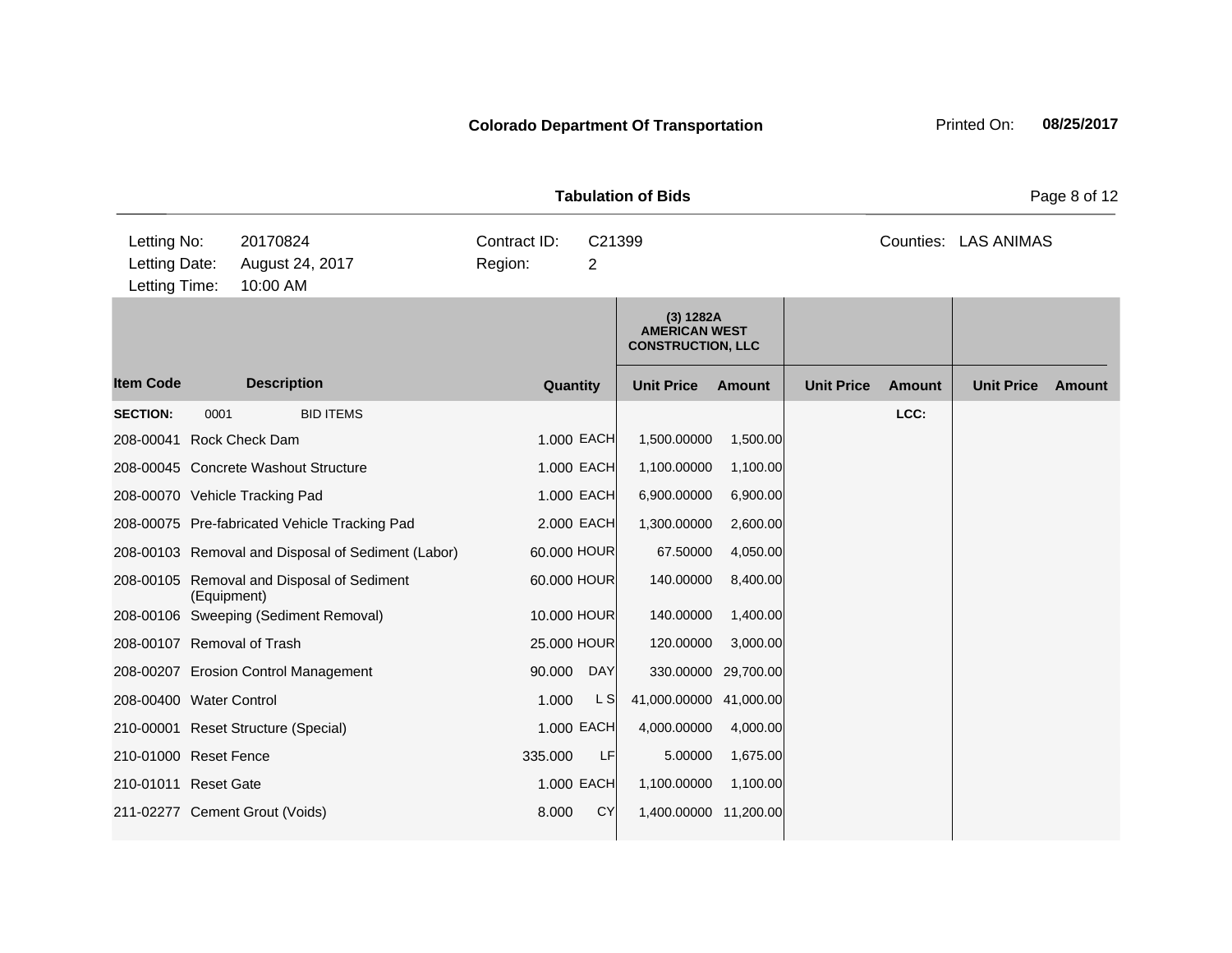|                                               |            |                                                                             |                         | <b>Tabulation of Bids</b>            |                                                               |                     |                   |        | Page 9 of 12         |        |
|-----------------------------------------------|------------|-----------------------------------------------------------------------------|-------------------------|--------------------------------------|---------------------------------------------------------------|---------------------|-------------------|--------|----------------------|--------|
| Letting No:<br>Letting Date:<br>Letting Time: |            | 20170824<br>August 24, 2017<br>10:00 AM                                     | Contract ID:<br>Region: | C <sub>21399</sub><br>$\overline{2}$ |                                                               |                     |                   |        | Counties: LAS ANIMAS |        |
|                                               |            |                                                                             |                         |                                      | (3) 1282A<br><b>AMERICAN WEST</b><br><b>CONSTRUCTION, LLC</b> |                     |                   |        |                      |        |
| <b>Item Code</b>                              |            | <b>Description</b>                                                          | Quantity                |                                      | <b>Unit Price</b>                                             | Amount              | <b>Unit Price</b> | Amount | <b>Unit Price</b>    | Amount |
| <b>SECTION:</b>                               | 0001       | <b>BID ITEMS</b>                                                            |                         |                                      |                                                               |                     |                   | LCC:   |                      |        |
| 212-00006 Seeding (Native)                    |            |                                                                             |                         | 1.200 ACRE                           | 3,600.00000                                                   | 4,320.00            |                   |        |                      |        |
| 212-00032 Soil Conditioning                   |            |                                                                             |                         | 1.200 ACRE                           | 10,000.00000 12,000.00                                        |                     |                   |        |                      |        |
|                                               |            | 213-00002 Mulching (Weed Free Hay)                                          |                         | 0.200 ACRE                           | 4,000.00000                                                   | 800.00              |                   |        |                      |        |
| 213-00061 Mulch Tackifier                     |            |                                                                             | 50.000                  | LB                                   | 12.50000                                                      | 625.00              |                   |        |                      |        |
|                                               |            | 216-00201 Soil Retention Blanket (Straw-Coconut)<br>(Biodegradable Class 1) | 5,173.000               | <b>SY</b>                            |                                                               | 5.00000 25,865.00   |                   |        |                      |        |
| 216-00201                                     | Protection | Soil Retention Blanket (Straw-Coconut)<br>(Biodegradable Class 1) - Wetland | 170.000                 | <b>SY</b>                            | 35.00000                                                      | 5,950.00            |                   |        |                      |        |
| 240-00010 Removal of Nests                    |            |                                                                             |                         | 20.000 HOUR                          | 110.00000                                                     | 2,200.00            |                   |        |                      |        |
| 240-00020 Netting                             |            |                                                                             | 13.000                  | <b>SY</b>                            | 130.00000                                                     | 1,690.00            |                   |        |                      |        |
|                                               |            | 420-00102 Geotextile (Erosion Control) (Class 1)                            | 204.000                 | SY                                   | 7.00000                                                       | 1,428.00            |                   |        |                      |        |
|                                               |            | 501-00200 Steel Sheet Piling (Type II)                                      | 498.000                 | SF                                   |                                                               | 78.00000 38,844.00  |                   |        |                      |        |
| 506-00209 Riprap (9 Inch)                     |            |                                                                             | 62.000                  | <b>CY</b>                            |                                                               | 190.00000 11,780.00 |                   |        |                      |        |
| 506-00212 Riprap (12 Inch)                    |            |                                                                             | 45.000                  | <b>CY</b>                            | 130.00000                                                     | 5,850.00            |                   |        |                      |        |
|                                               |            | 507-00300 Grouted Rubble Slope and Ditch Paving                             | 31.000                  | <b>CY</b>                            | 320.00000                                                     | 9,920.00            |                   |        |                      |        |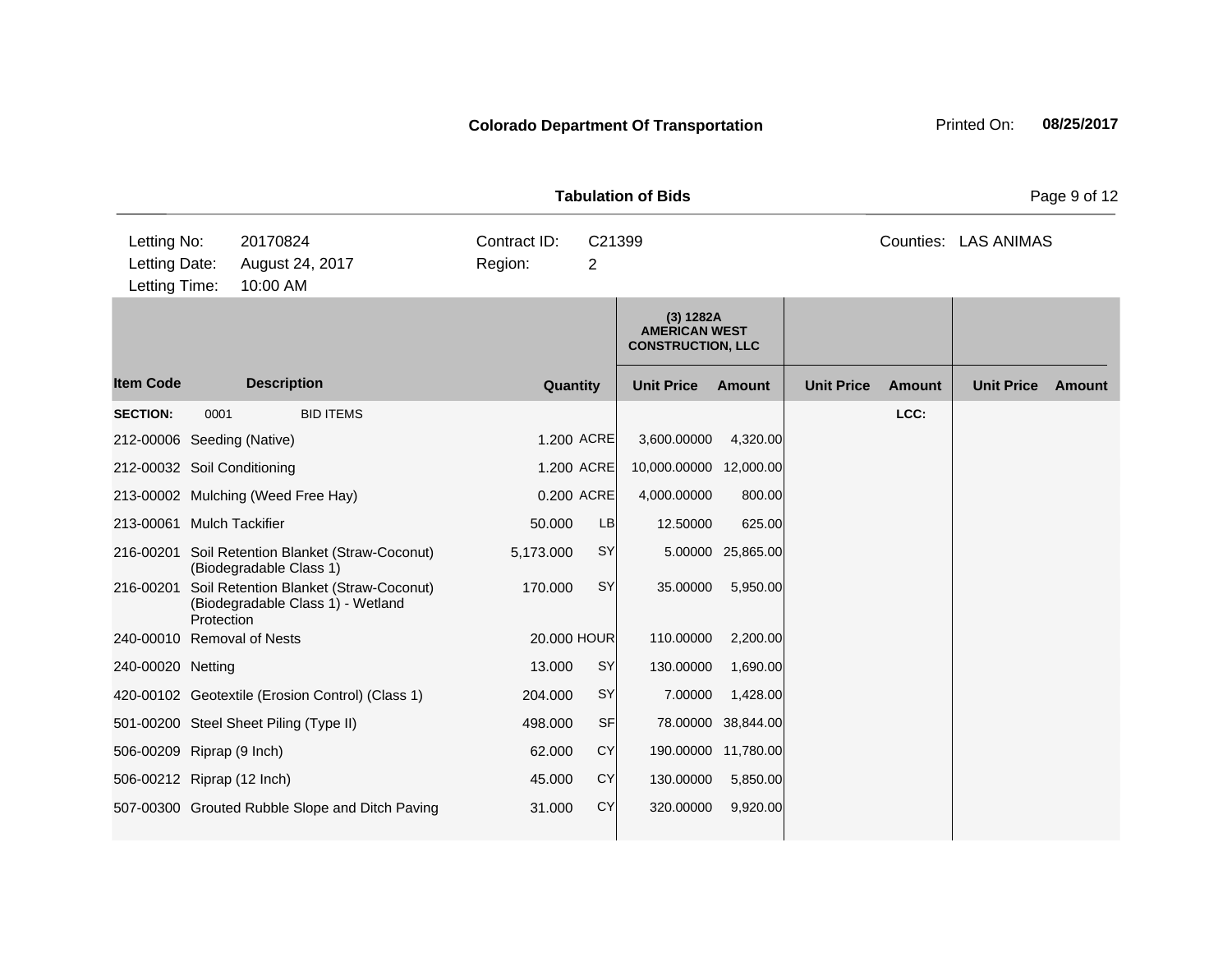| <b>Tabulation of Bids</b>                     |      |                      |                                                    |                         |             |                                                               |                      |                   |               |                      | Page 10 of 12 |
|-----------------------------------------------|------|----------------------|----------------------------------------------------|-------------------------|-------------|---------------------------------------------------------------|----------------------|-------------------|---------------|----------------------|---------------|
| Letting No:<br>Letting Date:<br>Letting Time: |      | 20170824<br>10:00 AM | August 24, 2017                                    | Contract ID:<br>Region: | C21399<br>2 |                                                               |                      |                   |               | Counties: LAS ANIMAS |               |
|                                               |      |                      |                                                    |                         |             | (3) 1282A<br><b>AMERICAN WEST</b><br><b>CONSTRUCTION, LLC</b> |                      |                   |               |                      |               |
| <b>Item Code</b>                              |      | <b>Description</b>   |                                                    | Quantity                |             | <b>Unit Price</b>                                             | Amount               | <b>Unit Price</b> | <b>Amount</b> | <b>Unit Price</b>    | Amount        |
| <b>SECTION:</b>                               | 0001 |                      | <b>BID ITEMS</b>                                   |                         |             |                                                               |                      |                   | LCC:          |                      |               |
|                                               |      |                      | 507-00350 Grouted Riprap Slope and Ditch Paving    | 139.000                 | <b>CY</b>   | 310.00000 43,090.00                                           |                      |                   |               |                      |               |
|                                               |      |                      | 507-00700 Slope and Ditch Paving (Special)         | 89.000                  | CY          |                                                               | 500.00000 44,500.00  |                   |               |                      |               |
|                                               |      |                      | 603-00052 Culvert Lining (48 Inch)(Spray Applied)  | 218.000                 | LF          |                                                               | 500.00000 109,000.00 |                   |               |                      |               |
|                                               |      |                      | 603-00065 Culvert Lining (60 Inch) (Spray Applied) | 365.000                 | LF          |                                                               | 450.00000 164,250.00 |                   |               |                      |               |
| 607-11525 Fence (Plastic)                     |      |                      |                                                    | 786.000                 | LF          | 4.00000                                                       | 3,144.00             |                   |               |                      |               |
| 607-11580 Fence (Temporary)                   |      |                      |                                                    | 644.000                 | LF          | 5.50000                                                       | 3,542.00             |                   |               |                      |               |
| 614-00012 Sign Panel (Class II)               |      |                      |                                                    | 72.000                  | <b>SF</b>   | 23.50000                                                      | 1,692.00             |                   |               |                      |               |
|                                               |      | 40)(Post & Slipbase) | 614-01573 Steel Sign Support (2-1/2 Inch Round NP- |                         | 8.000 EACH  | 550.00000                                                     | 4,400.00             |                   |               |                      |               |
| 620-00002 Field Office (Class 2)              |      |                      |                                                    |                         | 1.000 EACH  | 17,000.00000 17,000.00                                        |                      |                   |               |                      |               |
| 620-00012 Field Laboratory (Class 2)          |      |                      |                                                    |                         | 1.000 EACH  | 13,000.00000 13,000.00                                        |                      |                   |               |                      |               |
| 620-00020 Sanitary Facility                   |      |                      |                                                    |                         | 3.000 EACH  | 340.00000                                                     | 1,020.00             |                   |               |                      |               |
| 625-00000 Construction Surveying              |      |                      |                                                    | 1.000                   | L S         | 8,300.00000                                                   | 8,300.00             |                   |               |                      |               |
| 626-00000 Mobilization                        |      |                      |                                                    | 1.000                   | L SI        | 115,000.00000 115,000.00                                      |                      |                   |               |                      |               |
|                                               |      |                      | 626-01104 Public Information Services (Tier IV)    | 1.000                   | L S         | 2,200.00000                                                   | 2,200.00             |                   |               |                      |               |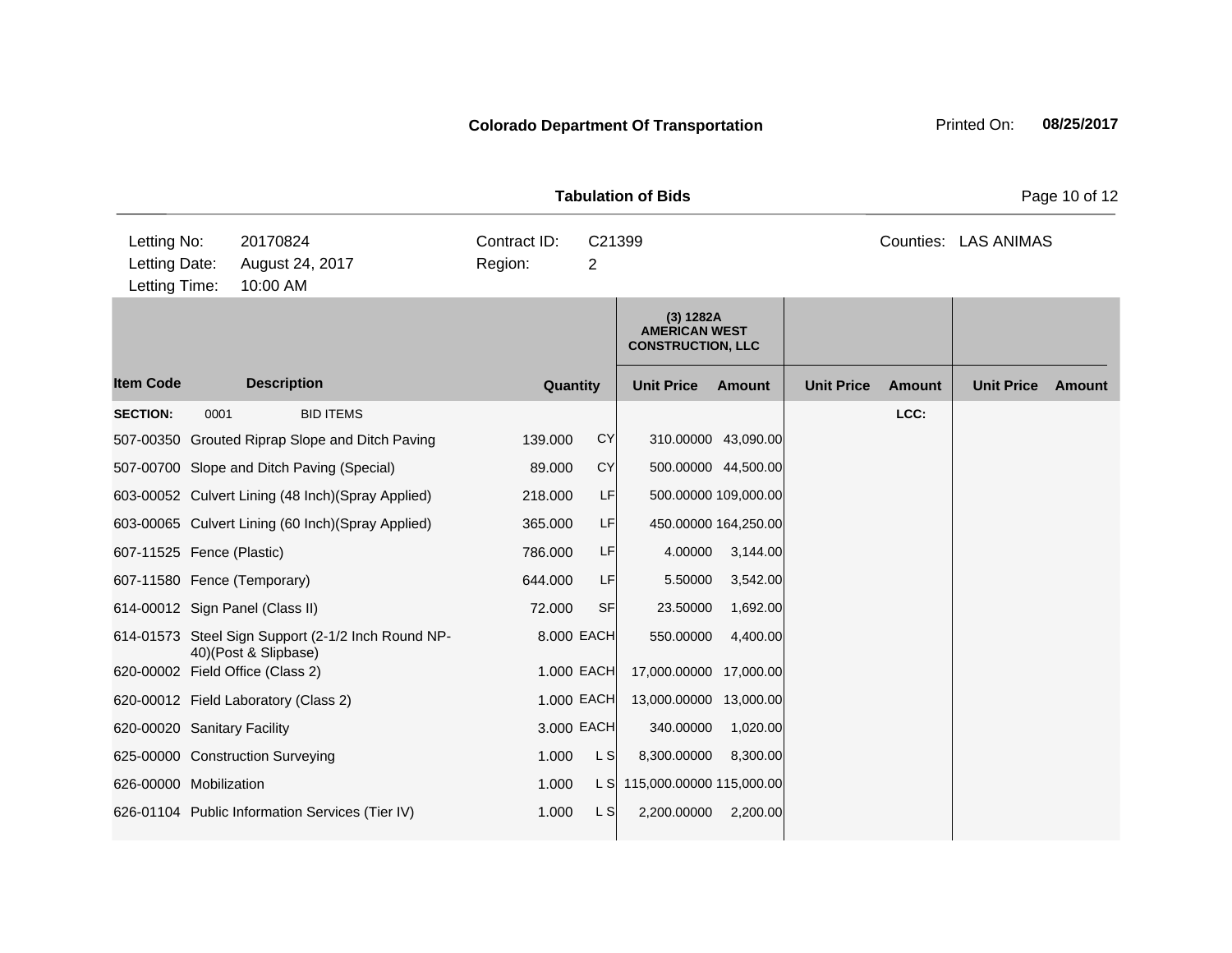|                                               |            |                                                                                                          |                                                     |                          | <b>Tabulation of Bids</b>                                     |                                                                  |                   |               |                      | Page 11 of 12 |
|-----------------------------------------------|------------|----------------------------------------------------------------------------------------------------------|-----------------------------------------------------|--------------------------|---------------------------------------------------------------|------------------------------------------------------------------|-------------------|---------------|----------------------|---------------|
| Letting No:<br>Letting Date:<br>Letting Time: |            | 20170824<br>August 24, 2017<br>10:00 AM                                                                  | Contract ID:<br>C21399<br>Region:<br>$\overline{2}$ |                          |                                                               |                                                                  |                   |               | Counties: LAS ANIMAS |               |
|                                               |            |                                                                                                          |                                                     |                          | (3) 1282A<br><b>AMERICAN WEST</b><br><b>CONSTRUCTION, LLC</b> |                                                                  |                   |               |                      |               |
| <b>Item Code</b>                              |            | <b>Description</b>                                                                                       | Quantity                                            |                          | <b>Unit Price</b>                                             | Amount                                                           | <b>Unit Price</b> | <b>Amount</b> | <b>Unit Price</b>    | <b>Amount</b> |
| <b>SECTION:</b><br>630-00000 Flagging         | 0001       | <b>BID ITEMS</b><br>630-00007 Traffic Control Inspection<br>630-00012 Traffic Control Management         | 400.000 HOUR<br>73.000<br>33.000                    | <b>DAY</b><br><b>DAY</b> |                                                               | 32.50000 13,000.00<br>160.00000 11,680.00<br>900.00000 29,700.00 |                   | LCC:          |                      |               |
|                                               |            | 630-80001 Flashing Beacon (Portable)                                                                     | 12.000 EACH                                         |                          | 590.00000                                                     | 7,080.00                                                         |                   |               |                      |               |
|                                               |            | 630-80341 Construction Traffic Sign (Panel Size A)<br>630-80342 Construction Traffic Sign (Panel Size B) | 26.000 EACH<br>62.000 EACH                          |                          | 6.50000<br>6.50000                                            | 169.00<br>403.00                                                 |                   |               |                      |               |
|                                               |            | 630-80343 Construction Traffic Sign (Panel Size C)<br>630-80348 Construction Information Sign            | 26.000 EACH                                         | 6.000 EACH               | 6.50000<br>39.00000                                           | 169.00<br>234.00                                                 |                   |               |                      |               |
|                                               |            | 630-80355 Portable Message Sign Panel<br>630-80360 Drum Channelizing Device                              | 100.000 EACH                                        | 6.000 EACH               | 2,000.00000<br>13.00000                                       | 12,000.00<br>1,300.00                                            |                   |               |                      |               |
| 630-80380 Traffic Cone                        | (Flashing) | 630-80363 Drum Channelizing Device (With Light)                                                          | 10.000 EACH<br>350.000 EACH                         |                          | 45.50000<br>1.30000                                           | 455.00<br>455.00                                                 |                   |               |                      |               |
| <b>Section Totals:</b>                        |            |                                                                                                          |                                                     |                          |                                                               | \$1,182,093.00                                                   |                   |               |                      |               |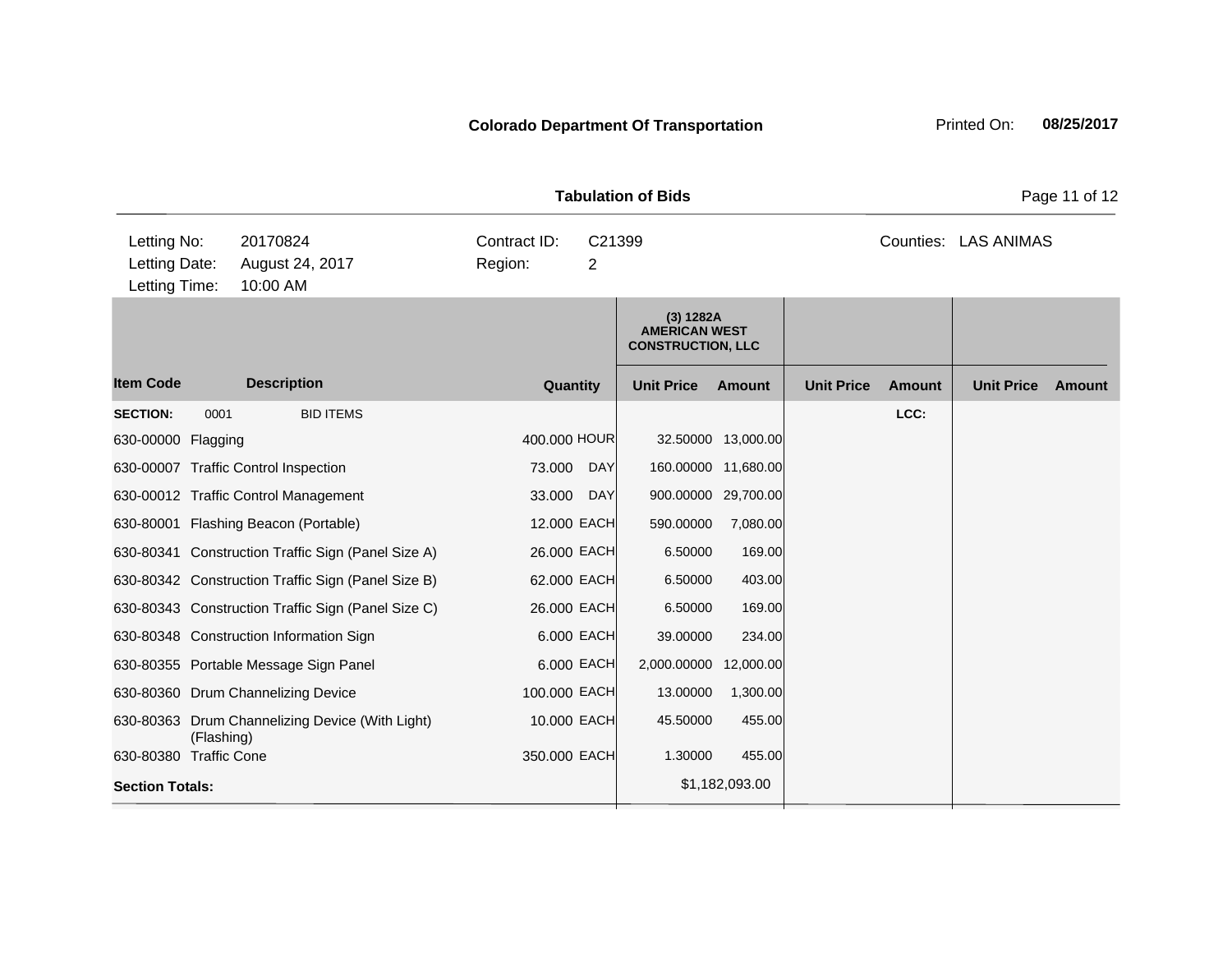**Contract Grand Totals 81,182,093.00 Tabulation of Bids** Page 12 of 12 10:00 AM Counties: LAS ANIMAS Letting Date: August 24, 2017 Region: 2 C21399 Region: Letting Time: Letting No: 20170824 Contract ID: Counties: **Colorado Department Of Transportation** Printed On: 08/25/2017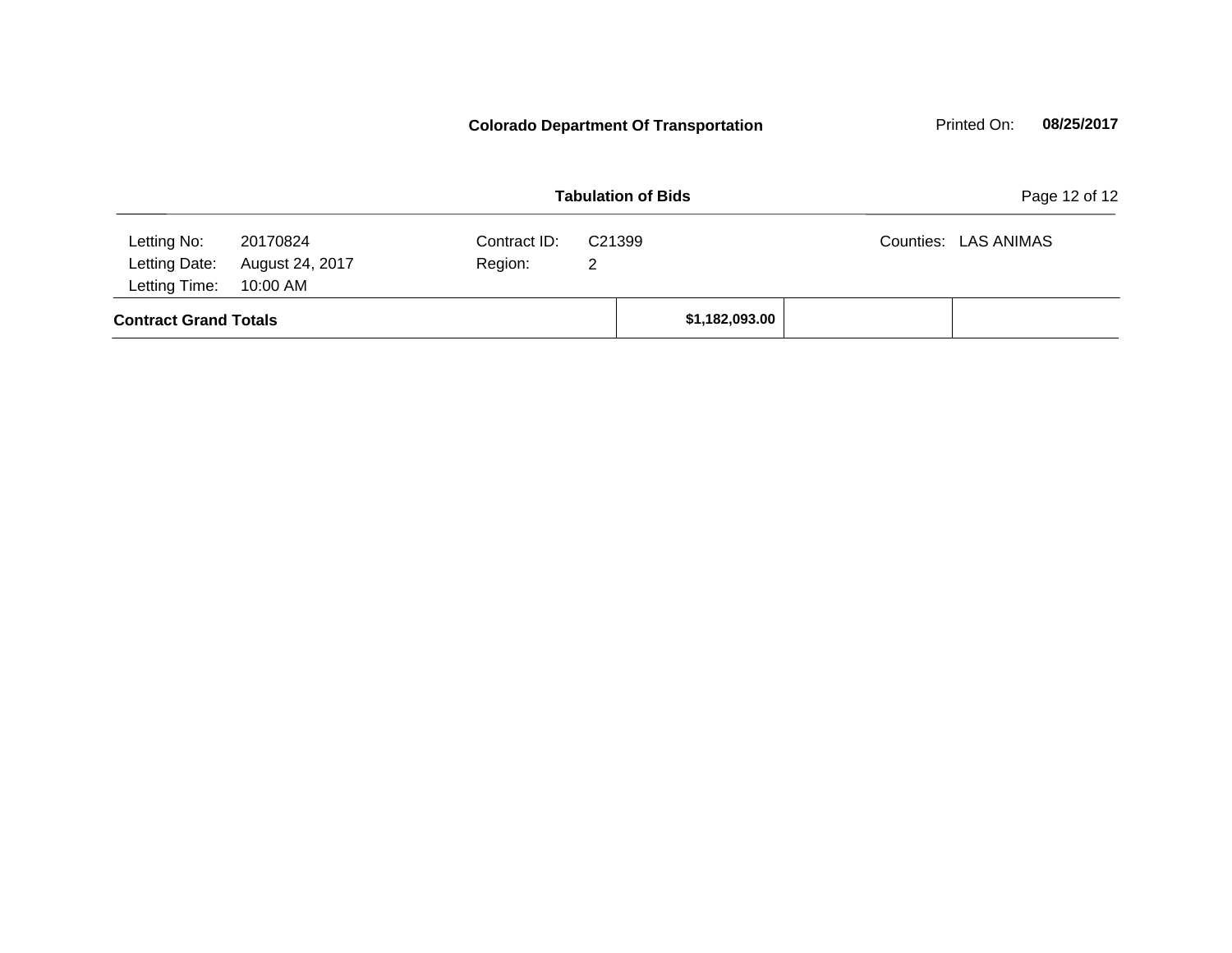|               |                 |              | <b>Colorado Department Of Transportation</b>      | Printed On:            | 08/25/2017  |
|---------------|-----------------|--------------|---------------------------------------------------|------------------------|-------------|
|               |                 |              | Low Bid Item Analysis                             |                        | Page 1 of 9 |
| Letting No:   | 20170824        | Contract ID: | C21399                                            | Counties: LAS ANIMAS   |             |
| Letting Date: | August 24, 2017 | Region:      | 2                                                 |                        |             |
| Letting Time: | 10:00 AM        |              | Contract Time: 03/23/18 COMPLETION<br><b>DATE</b> | Project(s): ER012A-047 |             |

SH 12, Scour Critical Structure P-17-L (MP 51.46) SH 12 and SH 160 Critical Culverts Contract Description:

| Line            | Item/<br>Description                   | Quantity                                           | Estimated<br>Price | Bid Price/<br><b>Units</b> | Estimated<br>Amount | <b>Bid Amount</b> | <b>Bid Est</b><br>% | Overrun $(+)$<br>Underrun (-) |
|-----------------|----------------------------------------|----------------------------------------------------|--------------------|----------------------------|---------------------|-------------------|---------------------|-------------------------------|
| <b>SECTION:</b> | 0001                                   | <b>BID ITEMS</b>                                   |                    |                            |                     |                   |                     |                               |
| 0005            | 201-00000<br>Clearing and Grubbing     | 1.000                                              | 27,500.00000       | 20,000.00000<br>L S        | 27,500.00           | 20,000.00         | 72.73%              | $-7,500.00$                   |
| 0010            | 202-04002<br>Clean Culvert             | 3.000                                              | 1,500.00000        | 15,000.00000<br>EACH       | 4,500.00            | 45,000.00         | 1000.00%            | 40,500.00                     |
| 0015            | 203-00000<br>Unclassified Excavation   | 556,000                                            | 45.00000           | 40.00000<br>CY             | 25,020.00           | 22,240.00         | 88.89%              | $-2,780.00$                   |
| 0020            | 203-00060                              | 657.000<br>Embankment Material (Complete In Place) | 30.00000           | 65.00000<br><b>CY</b>      | 19,710.00           | 42,705.00         | 216.67%             | 22,995.00                     |
| 0025            | 203-00400<br>Rock Excavation           | 30.000                                             | 55,00000           | 163.00000<br>CY            | 1,650.00            | 4,890.00          | 296.36%             | 3,240.00                      |
| 0030            | 203-01510<br><b>Backhoe</b>            | 70.000                                             | 175,00000          | 103.00000<br><b>HOUR</b>   | 12,250.00           | 7,210.00          | 58.86%              | $-5.040.00$                   |
| 0035            | 203-01550<br>Dozing                    | 40.000                                             | 200,00000          | 96.00000<br><b>HOUR</b>    | 8,000.00            | 3,840.00          | 48.00%              | $-4,160.00$                   |
| 0040            | 203-01594<br><b>Combination Loader</b> | 94.000                                             | 115.00000          | 71.00000<br><b>HOUR</b>    | 10,810.00           | 6,674.00          | 61.74%              | $-4,136.00$                   |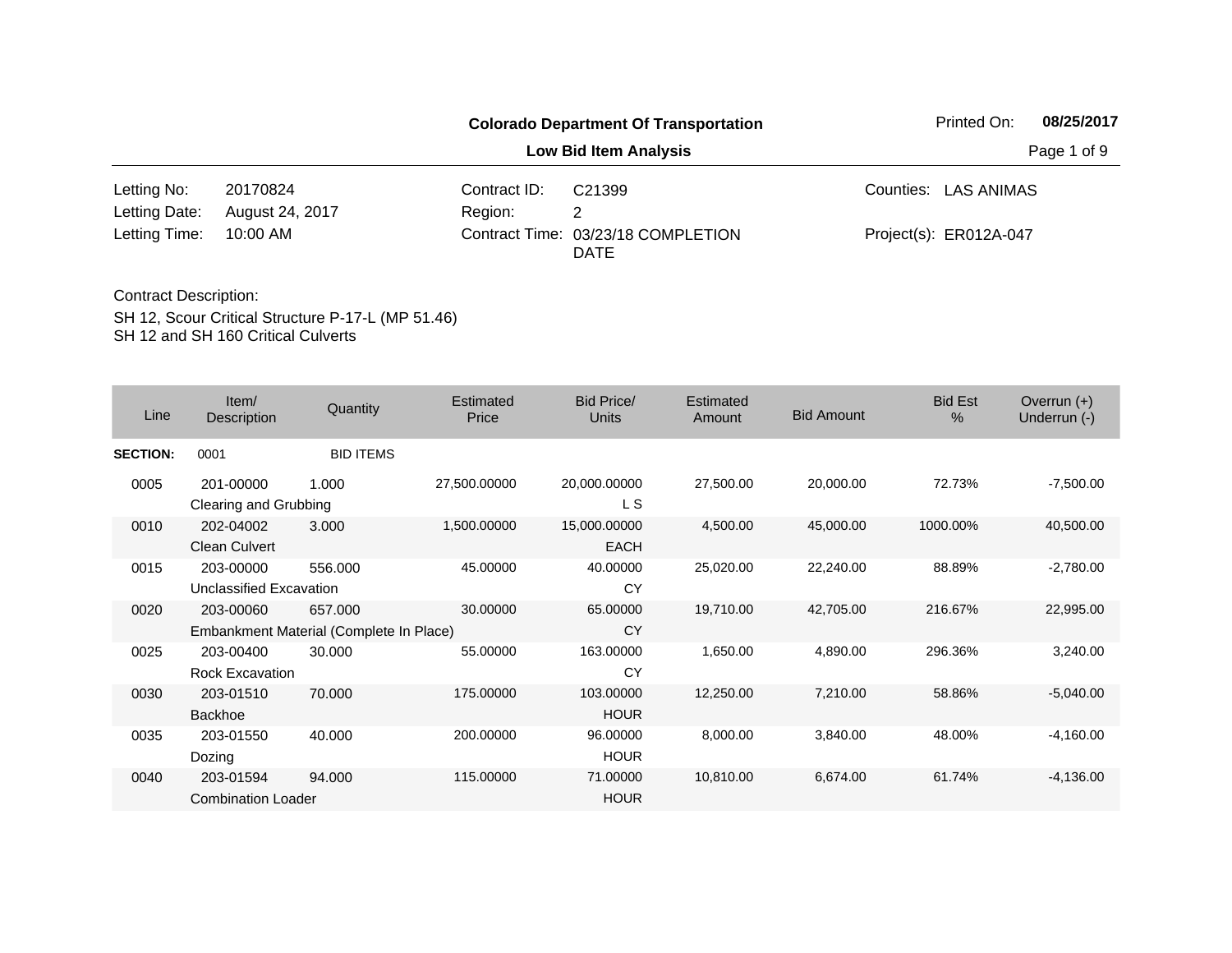|               |                 |              | <b>Colorado Department Of Transportation</b>      | Printed On:            | 08/25/2017  |
|---------------|-----------------|--------------|---------------------------------------------------|------------------------|-------------|
|               |                 |              | <b>Low Bid Item Analysis</b>                      |                        | Page 2 of 9 |
| Letting No:   | 20170824        | Contract ID: | C21399                                            | Counties: LAS ANIMAS   |             |
| Letting Date: | August 24, 2017 | Region:      |                                                   |                        |             |
| Letting Time: | 10:00 AM        |              | Contract Time: 03/23/18 COMPLETION<br><b>DATE</b> | Project(s): ER012A-047 |             |

| Line            | Item/<br>Description                      | Quantity         | <b>Estimated</b><br>Price | <b>Bid Price/</b><br><b>Units</b> | Estimated<br>Amount | <b>Bid Amount</b> | <b>Bid Est</b><br>$\frac{0}{0}$ | Overrun $(+)$<br>Underrun (-) |
|-----------------|-------------------------------------------|------------------|---------------------------|-----------------------------------|---------------------|-------------------|---------------------------------|-------------------------------|
| <b>SECTION:</b> | 0001                                      | <b>BID ITEMS</b> |                           |                                   |                     |                   |                                 |                               |
| 0045            | 206-00000<br><b>Structure Excavation</b>  | 353.000          | 60.00000                  | 67.00000<br>CY                    | 21,180.00           | 23,651.00         | 111.67%                         | 2,471.00                      |
| 0050            | 206-00100<br>Structure Backfill (Class 1) | 311.000          | 32.00000                  | 51.00000<br><b>CY</b>             | 9,952.00            | 15,861.00         | 159.38%                         | 5,909.00                      |
| 0055            | 207-00205<br>Topsoil                      | 115,000          | 30.00000                  | 72.00000<br>CY                    | 3,450.00            | 8,280.00          | 240.00%                         | 4,830.00                      |
| 0060            | 207-00310<br>Stockpile Wetland Topsoil    | 11.000           | 20.00000                  | 178.00000<br>CY                   | 220.00              | 1,958.00          | 890.00%                         | 1,738.00                      |
| 0065            | 208-00002<br>Erosion Log Type 1 (12 Inch) | 1,509.000        | 4.82041                   | 6.00000<br>LF                     | 7,274.00            | 9,054.00          | 124.47%                         | 1,780.00                      |
| 0070            | 208-00009<br>Erosion Log Type 2 (18 Inch) | 390,000          | 10.00000                  | 12.00000<br>LF                    | 3,900.00            | 4,680.00          | 120.00%                         | 780.00                        |
| 0075            | 208-00041<br>Rock Check Dam               | 1.000            | 3,500.00000               | 750.00000<br><b>EACH</b>          | 3,500.00            | 750.00            | 21.43%                          | $-2,750.00$                   |
| 0080            | 208-00045<br>Concrete Washout Structure   | 1.000            | 1,200.00000               | 2,221.00000<br><b>EACH</b>        | 1,200.00            | 2,221.00          | 185.08%                         | 1,021.00                      |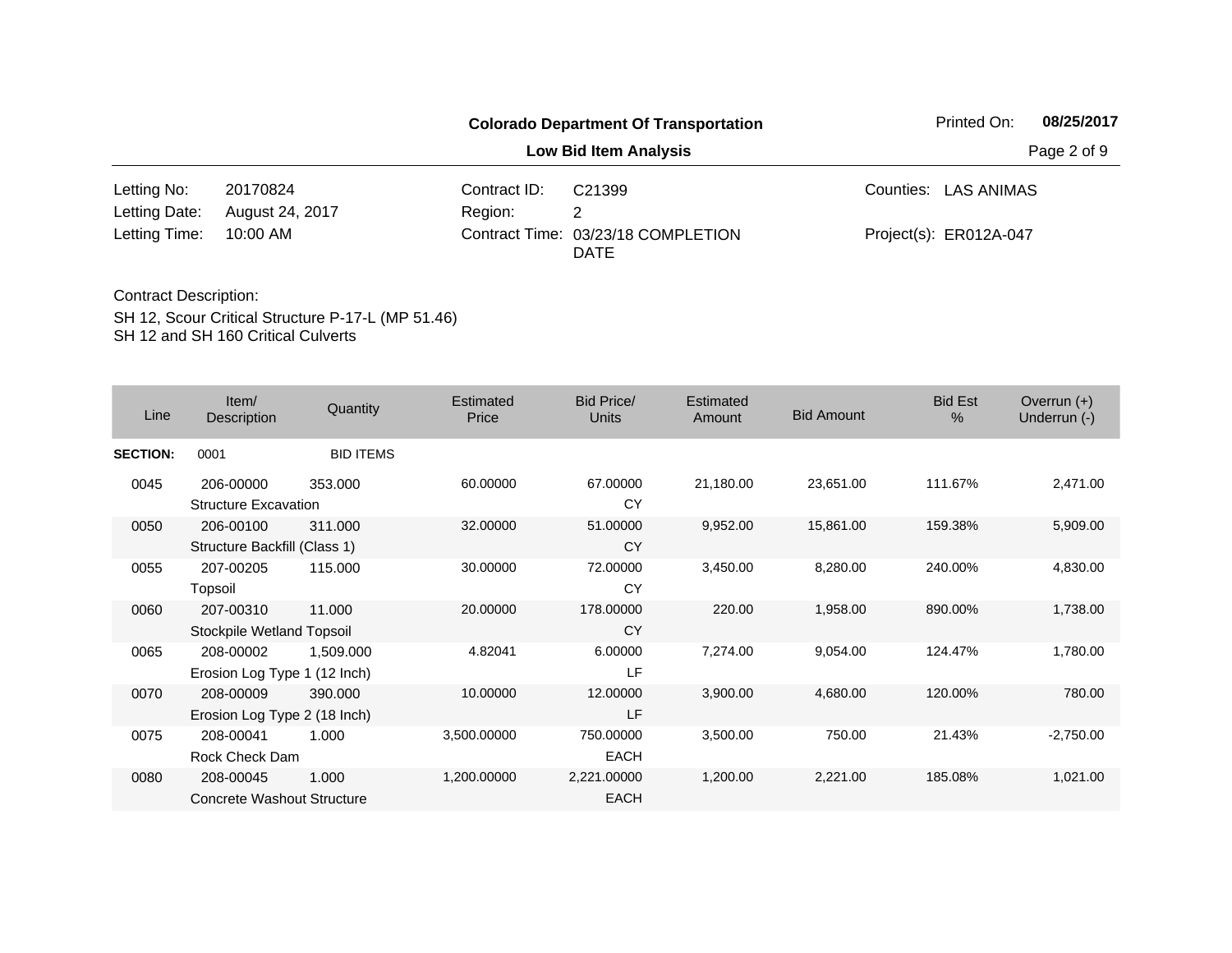|               |                 |              | <b>Colorado Department Of Transportation</b> | Printed On:            | 08/25/2017  |
|---------------|-----------------|--------------|----------------------------------------------|------------------------|-------------|
|               |                 |              | <b>Low Bid Item Analysis</b>                 |                        | Page 3 of 9 |
| Letting No:   | 20170824        | Contract ID: | C21399                                       | Counties: LAS ANIMAS   |             |
| Letting Date: | August 24, 2017 | Region:      |                                              |                        |             |
| Letting Time: | 10:00 AM        |              | Contract Time: 03/23/18 COMPLETION<br>DATE   | Project(s): ER012A-047 |             |

| Line            | Item/<br>Description                           | Quantity                                               | <b>Estimated</b><br>Price | <b>Bid Price/</b><br><b>Units</b> | Estimated<br>Amount | <b>Bid Amount</b> | <b>Bid Est</b><br>$\%$ | Overrun $(+)$<br>Underrun (-) |
|-----------------|------------------------------------------------|--------------------------------------------------------|---------------------------|-----------------------------------|---------------------|-------------------|------------------------|-------------------------------|
| <b>SECTION:</b> | 0001                                           | <b>BID ITEMS</b>                                       |                           |                                   |                     |                   |                        |                               |
| 0085            | 208-00070<br>Vehicle Tracking Pad              | 1.000                                                  | 2,500.00000               | 1,964.00000<br><b>EACH</b>        | 2,500.00            | 1,964.00          | 78.56%                 | $-536.00$                     |
| 0090            | 208-00075                                      | 2.000<br>Pre-fabricated Vehicle Tracking Pad           | 2,000.00000               | 3,000.00000<br><b>EACH</b>        | 4,000.00            | 6,000.00          | 150.00%                | 2,000.00                      |
| 0095            | 208-00103                                      | 60.000<br>Removal and Disposal of Sediment (Labor)     | 55.00000                  | 42.00000<br><b>HOUR</b>           | 3,300.00            | 2,520.00          | 76.36%                 | $-780.00$                     |
| 0100            | 208-00105                                      | 60,000<br>Removal and Disposal of Sediment (Equipment) | 115.00000                 | 69.00000<br><b>HOUR</b>           | 6,900.00            | 4,140.00          | 60.00%                 | $-2,760.00$                   |
| 0105            | 208-00106<br>Sweeping (Sediment Removal)       | 10.000                                                 | 150.00000                 | 69.00000<br><b>HOUR</b>           | 1,500.00            | 690.00            | 46.00%                 | $-810.00$                     |
| 0110            | 208-00107<br><b>Removal of Trash</b>           | 25,000                                                 | 82.00000                  | 48.00000<br><b>HOUR</b>           | 2,050.00            | 1,200.00          | 58.54%                 | $-850.00$                     |
| 0115            | 208-00207<br><b>Erosion Control Management</b> | 90.000                                                 | 221.66667                 | 142.82000<br><b>DAY</b>           | 19,950.00           | 12,853.80         | 64.43%                 | $-7,096.20$                   |
| 0120            | 208-00400<br><b>Water Control</b>              | 1.000                                                  | 20,000.00000              | 10,942.00000<br>L S               | 20,000.00           | 10,942.00         | 54.71%                 | $-9,058.00$                   |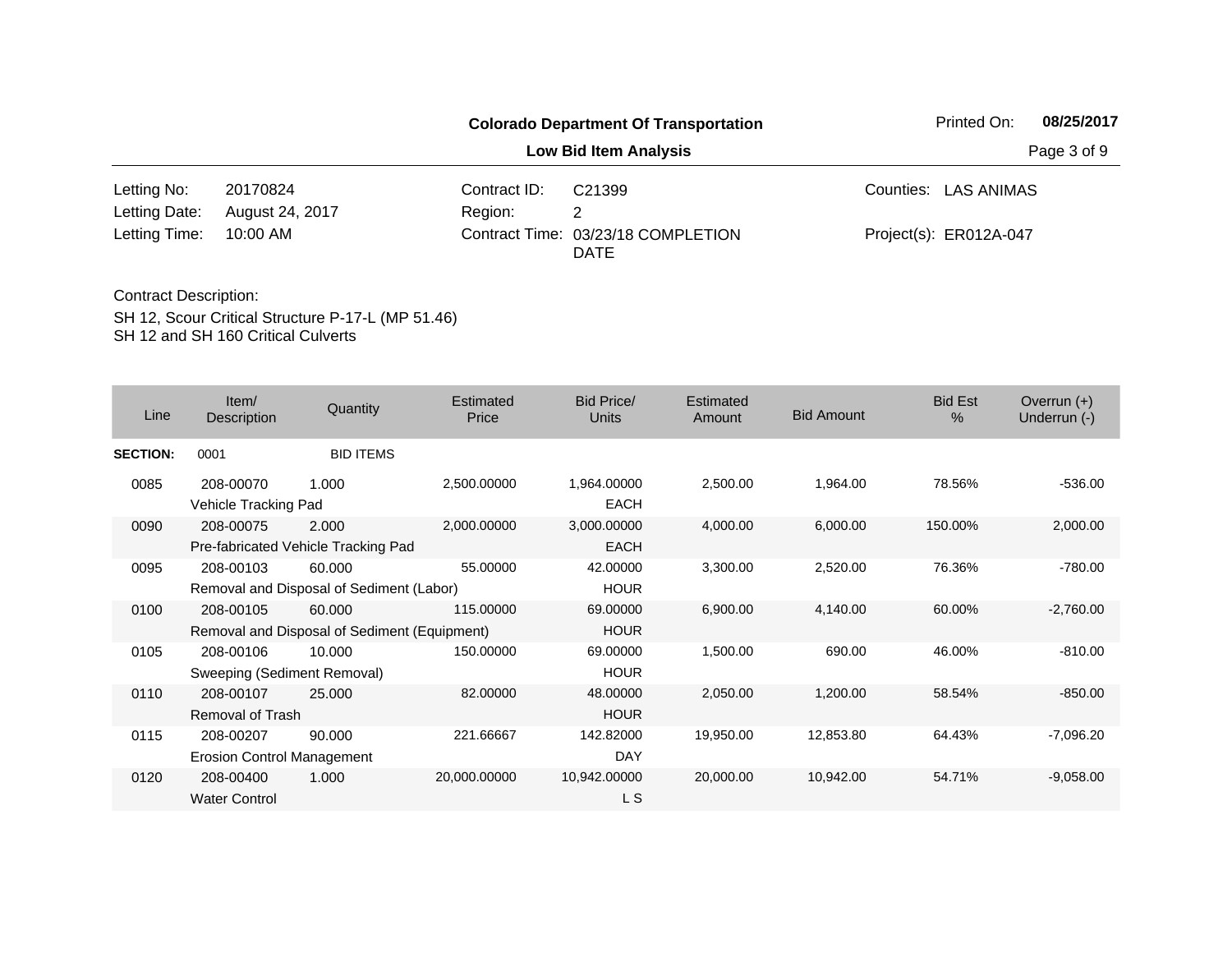|               |                 |              | <b>Colorado Department Of Transportation</b>      | Printed On:            | 08/25/2017  |
|---------------|-----------------|--------------|---------------------------------------------------|------------------------|-------------|
|               |                 |              | Low Bid Item Analysis                             |                        | Page 4 of 9 |
| Letting No:   | 20170824        | Contract ID: | C21399                                            | Counties: LAS ANIMAS   |             |
| Letting Date: | August 24, 2017 | Region:      | 2                                                 |                        |             |
| Letting Time: | 10:00 AM        |              | Contract Time: 03/23/18 COMPLETION<br><b>DATE</b> | Project(s): ER012A-047 |             |

SH 12, Scour Critical Structure P-17-L (MP 51.46) SH 12 and SH 160 Critical Culverts Contract Description:

| Line            | Item/<br>Description                          | Quantity         | <b>Estimated</b><br>Price | Bid Price/<br>Units        | Estimated<br>Amount | <b>Bid Amount</b> | <b>Bid Est</b><br>$\frac{0}{0}$ | Overrun $(+)$<br>Underrun (-) |
|-----------------|-----------------------------------------------|------------------|---------------------------|----------------------------|---------------------|-------------------|---------------------------------|-------------------------------|
| <b>SECTION:</b> | 0001                                          | <b>BID ITEMS</b> |                           |                            |                     |                   |                                 |                               |
| 0125            | 210-00001<br><b>Reset Structure (Special)</b> | 1.000            | 1,500.00000               | 3,100.00000<br><b>EACH</b> | 1,500.00            | 3,100.00          | 206.67%                         | 1,600.00                      |
| 0130            | 210-01000<br><b>Reset Fence</b>               | 335.000          | 19.40299                  | 7.00000<br>LF.             | 6,500.00            | 2,345.00          | 36.08%                          | $-4,155.00$                   |
| 0135            | 210-01011<br><b>Reset Gate</b>                | 1.000            | 620.00000                 | 600.00000<br><b>EACH</b>   | 620.00              | 600.00            | 96.77%                          | $-20.00$                      |
| 0140            | 211-02277<br>Cement Grout (Voids)             | 8.000            | 500.00000                 | 2,800.00000<br><b>CY</b>   | 4,000.00            | 22,400.00         | 560.00%                         | 18,400.00                     |
| 0145            | 212-00006<br>Seeding (Native)                 | 1.200            | 723.33333                 | 1,750.00000<br><b>ACRE</b> | 868.00              | 2,100.00          | 241.94%                         | 1,232.00                      |
| 0150            | 212-00032<br>Soil Conditioning                | 1.200            | 2,658.33333               | 2,500.00000<br><b>ACRE</b> | 3,190.00            | 3,000.00          | 94.04%                          | $-190.00$                     |
| 0155            | 213-00002<br>Mulching (Weed Free Hay)         | 0.200            | 625.00000                 | 5,000.00000<br><b>ACRE</b> | 125.00              | 1,000.00          | 800.00%                         | 875.00                        |
| 0160            | 213-00061<br><b>Mulch Tackifier</b>           | 50.000           | 2.50000                   | 15.00000<br>LB             | 125.00              | 750.00            | 600.00%                         | 625.00                        |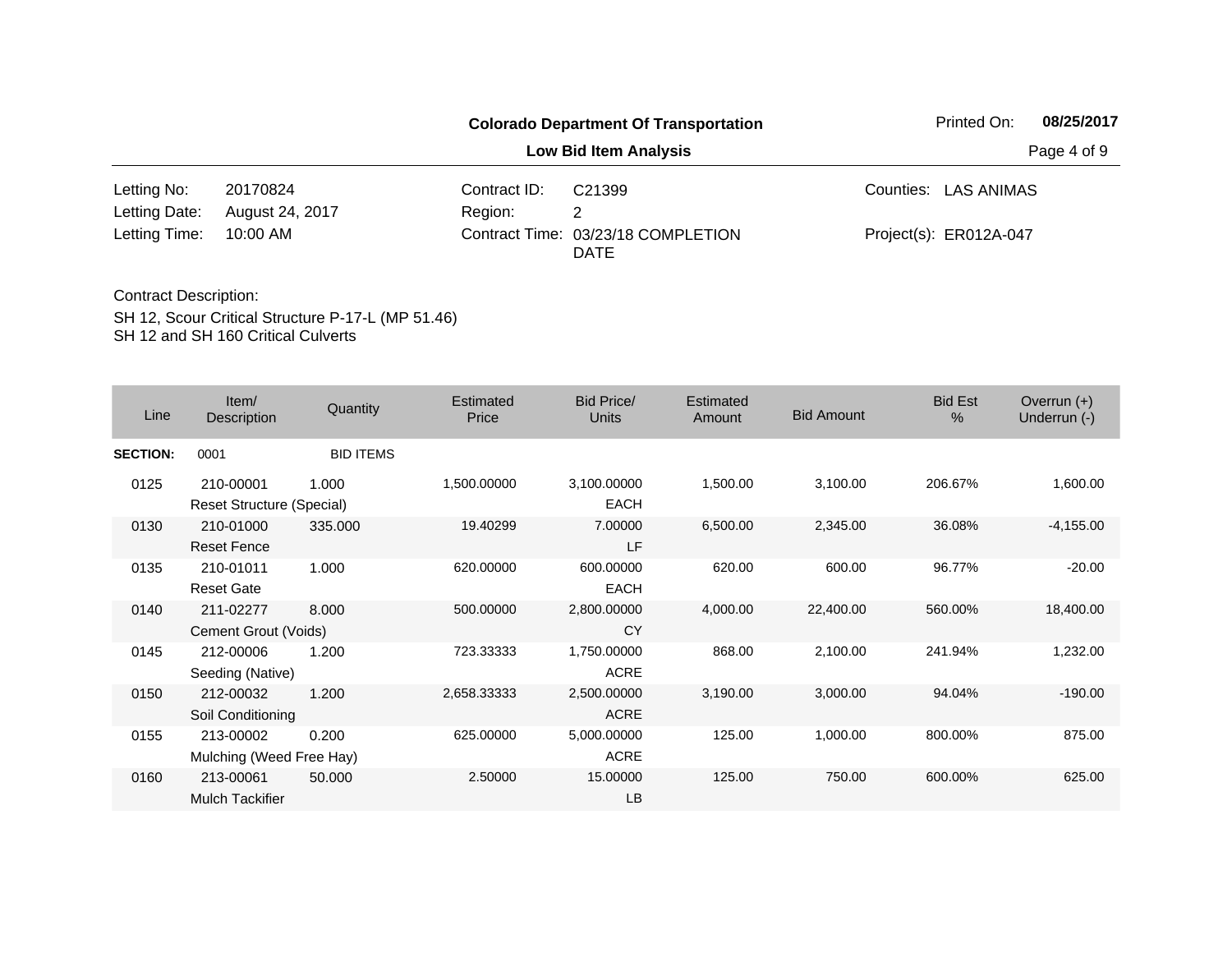|               |                 |              | <b>Colorado Department Of Transportation</b>      | Printed On:            | 08/25/2017  |
|---------------|-----------------|--------------|---------------------------------------------------|------------------------|-------------|
|               |                 |              | <b>Low Bid Item Analysis</b>                      |                        | Page 5 of 9 |
| Letting No:   | 20170824        | Contract ID: | C21399                                            | Counties: LAS ANIMAS   |             |
| Letting Date: | August 24, 2017 | Region:      | 2                                                 |                        |             |
| Letting Time: | 10:00 AM        |              | Contract Time: 03/23/18 COMPLETION<br><b>DATE</b> | Project(s): ER012A-047 |             |

| Line            | Item/<br><b>Description</b>               | Quantity                                                                                          | Estimated<br>Price | <b>Bid Price/</b><br>Units | Estimated<br>Amount | <b>Bid Amount</b> | <b>Bid Est</b><br>% | Overrun $(+)$<br>Underrun (-) |
|-----------------|-------------------------------------------|---------------------------------------------------------------------------------------------------|--------------------|----------------------------|---------------------|-------------------|---------------------|-------------------------------|
| <b>SECTION:</b> | 0001                                      | <b>BID ITEMS</b>                                                                                  |                    |                            |                     |                   |                     |                               |
| 0165            | 216-00201<br>(Biodegradable Class 1)      | 5,173,000<br>Soil Retention Blanket (Straw-Coconut)                                               | 4.80282            | 3.00000<br>SY              | 24,845.00           | 15,519.00         | 62.46%              | $-9,326.00$                   |
| 0170            | 216-00201                                 | 170,000<br>Soil Retention Blanket (Straw-Coconut)<br>(Biodegradable Class 1) - Wetland Protection | 70.00000           | 3.00000<br>SY              | 11,900.00           | 510.00            | 4.29%               | $-11,390.00$                  |
| 0175            | 240-00010<br><b>Removal of Nests</b>      | 20.000                                                                                            | 120.00000          | 131.39000<br><b>HOUR</b>   | 2,400.00            | 2,627.80          | 109.49%             | 227.80                        |
| 0180            | 240-00020<br>Netting                      | 13.000                                                                                            | 8.00000            | 123.00000<br>SY            | 104.00              | 1,599.00          | 1537.50%            | 1,495.00                      |
| 0185            | 420-00102                                 | 204.000<br>Geotextile (Erosion Control) (Class 1)                                                 | 7.54412            | 10.00000<br>SY             | 1,539.00            | 2,040.00          | 132.55%             | 501.00                        |
| 0190            | 501-00200<br>Steel Sheet Piling (Type II) | 498.000                                                                                           | 80.00000           | 50.00000<br><b>SF</b>      | 39,840.00           | 24,900.00         | 62.50%              | $-14,940.00$                  |
| 0195            | 506-00209<br>Riprap (9 Inch)              | 62.000                                                                                            | 135.00000          | 206.00000<br>CY            | 8,370.00            | 12,772.00         | 152.59%             | 4,402.00                      |
| 0200            | 506-00212<br>Riprap (12 Inch)             | 45,000                                                                                            | 120.00000          | 248.00000<br>CY            | 5,400.00            | 11,160.00         | 206.67%             | 5,760.00                      |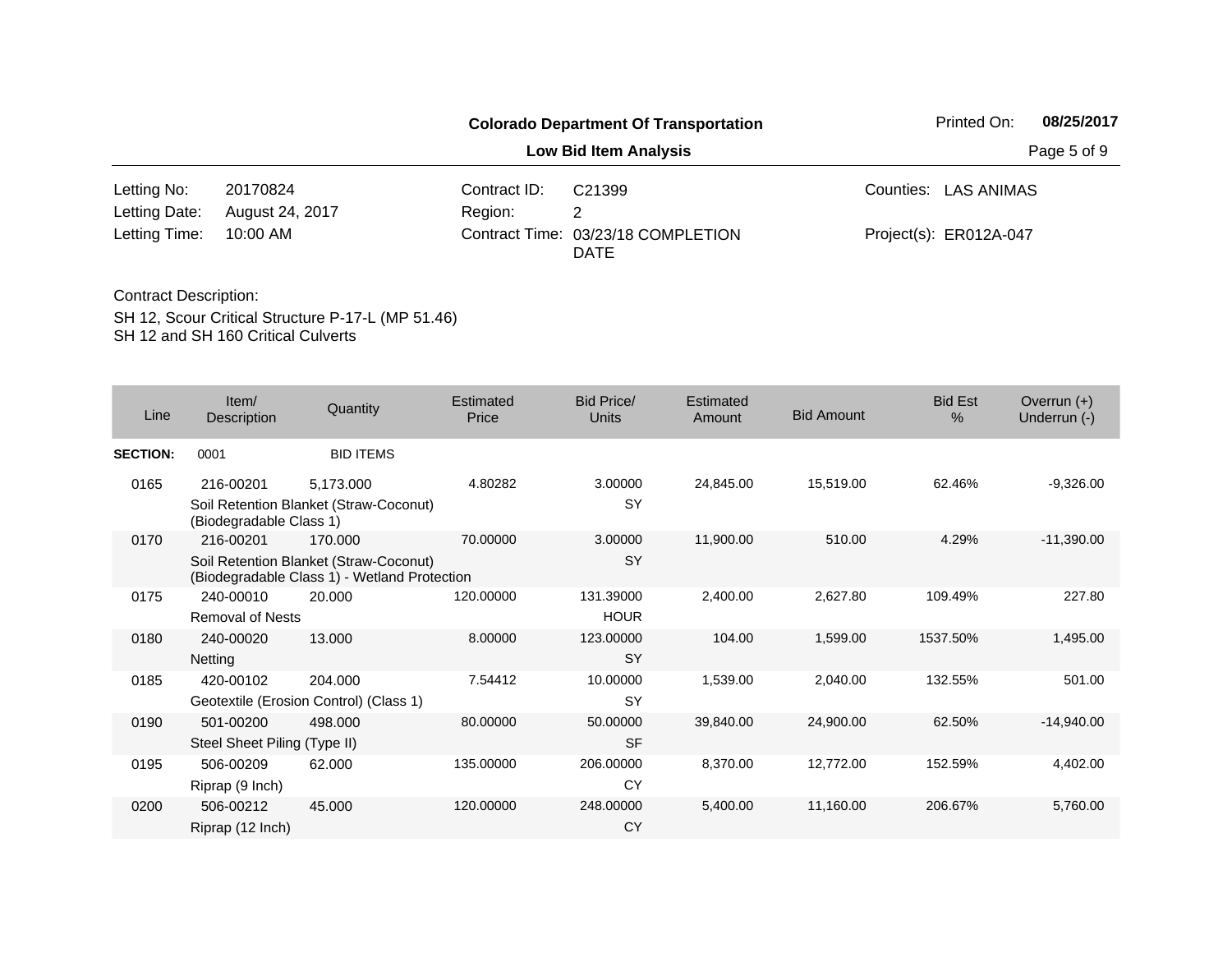|               |                 |              | <b>Colorado Department Of Transportation</b> | Printed On:            | 08/25/2017  |
|---------------|-----------------|--------------|----------------------------------------------|------------------------|-------------|
|               |                 |              | Low Bid Item Analysis                        |                        | Page 6 of 9 |
| Letting No:   | 20170824        | Contract ID: | C21399                                       | Counties: LAS ANIMAS   |             |
| Letting Date: | August 24, 2017 | Region:      |                                              |                        |             |
| Letting Time: | 10:00 AM        |              | Contract Time: 03/23/18 COMPLETION<br>DATE   | Project(s): ER012A-047 |             |

SH 12, Scour Critical Structure P-17-L (MP 51.46) SH 12 and SH 160 Critical Culverts Contract Description:

| Line            | Item $/$<br>Description                       | Quantity                                            | <b>Estimated</b><br>Price | Bid Price/<br><b>Units</b> | Estimated<br>Amount | <b>Bid Amount</b> | <b>Bid Est</b><br>$\%$ | Overrun $(+)$<br>Underrun (-) |
|-----------------|-----------------------------------------------|-----------------------------------------------------|---------------------------|----------------------------|---------------------|-------------------|------------------------|-------------------------------|
| <b>SECTION:</b> | 0001                                          | <b>BID ITEMS</b>                                    |                           |                            |                     |                   |                        |                               |
| 0205            | 507-00300                                     | 31.000<br>Grouted Rubble Slope and Ditch Paving     | 400.00000                 | 622,00000<br>CY            | 12,400.00           | 19,282.00         | 155.50%                | 6,882.00                      |
| 0210            | 507-00350                                     | 139.000<br>Grouted Riprap Slope and Ditch Paving    | 250.00000                 | 490.00000<br><b>CY</b>     | 34,750.00           | 68,110.00         | 196.00%                | 33,360.00                     |
| 0215            | 507-00700<br>Slope and Ditch Paving (Special) | 89.000                                              | 130.00000                 | 1,587.00000<br>CY          | 11,570.00           | 141,243.00        | 1220.77%               | 129,673.00                    |
| 0220            | 603-00052                                     | 218,000<br>Culvert Lining (48 Inch) (Spray Applied) | 400.00000                 | 424.00000<br>LF            | 87,200.00           | 92,432.00         | 106.00%                | 5,232.00                      |
| 0225            | 603-00065                                     | 365.000<br>Culvert Lining (60 Inch) (Spray Applied) | 450.00000                 | 432.00000<br>LF            | 164,250.00          | 157,680.00        | 96.00%                 | $-6,570.00$                   |
| 0230            | 607-11525<br>Fence (Plastic)                  | 786,000                                             | 3.83397                   | 3.50000<br>LF              | 3,013.50            | 2,751.00          | 91.29%                 | $-262.50$                     |
| 0235            | 607-11580<br>Fence (Temporary)                | 644.000                                             | 3.50000                   | 5.00000<br>LF              | 2,254.00            | 3,220.00          | 142.86%                | 966.00                        |
| 0240            | 614-00012<br>Sign Panel (Class II)            | 72,000                                              | 21.00000                  | 26.00000<br><b>SF</b>      | 1,512.00            | 1,872.00          | 123.81%                | 360.00                        |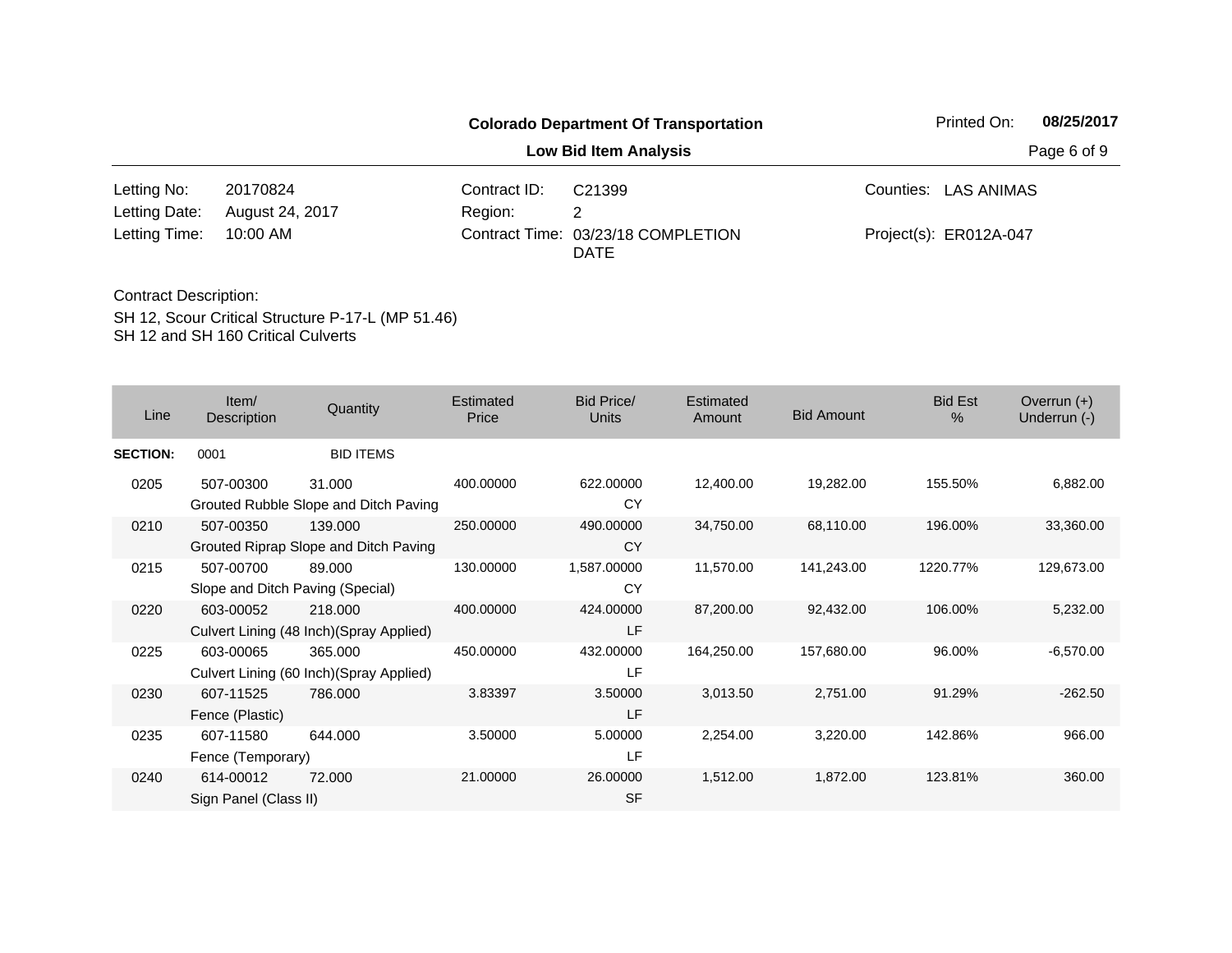|               |                 |              | <b>Colorado Department Of Transportation</b>      | Printed On:            | 08/25/2017  |
|---------------|-----------------|--------------|---------------------------------------------------|------------------------|-------------|
|               |                 |              | <b>Low Bid Item Analysis</b>                      |                        | Page 7 of 9 |
| Letting No:   | 20170824        | Contract ID: | C21399                                            | Counties: LAS ANIMAS   |             |
| Letting Date: | August 24, 2017 | Region:      | 2                                                 |                        |             |
| Letting Time: | 10:00 AM        |              | Contract Time: 03/23/18 COMPLETION<br><b>DATE</b> | Project(s): ER012A-047 |             |

| Line            | Item/<br>Description          | Quantity                                 | Estimated<br>Price | <b>Bid Price/</b><br>Units | Estimated<br>Amount | <b>Bid Amount</b> | <b>Bid Est</b><br>$\%$ | Overrun $(+)$<br>Underrun (-) |
|-----------------|-------------------------------|------------------------------------------|--------------------|----------------------------|---------------------|-------------------|------------------------|-------------------------------|
| <b>SECTION:</b> | 0001                          | <b>BID ITEMS</b>                         |                    |                            |                     |                   |                        |                               |
| 0245            | 614-01573                     | 8.000                                    | 300.00000          | 425.00000                  | 2,400.00            | 3,400.00          | 141.67%                | 1,000.00                      |
|                 | 40)(Post & Slipbase)          | Steel Sign Support (2-1/2 Inch Round NP- |                    | <b>EACH</b>                |                     |                   |                        |                               |
| 0250            | 620-00002                     | 1.000                                    | 20,000.00000       | 11,000.00000               | 20,000.00           | 11,000.00         | 55.00%                 | $-9,000.00$                   |
|                 | Field Office (Class 2)        |                                          |                    | <b>EACH</b>                |                     |                   |                        |                               |
| 0255            | 620-00012                     | 1.000                                    | 20,000.00000       | 11,000.00000               | 20,000.00           | 11,000.00         | 55.00%                 | $-9,000.00$                   |
|                 | Field Laboratory (Class 2)    |                                          |                    | <b>EACH</b>                |                     |                   |                        |                               |
| 0260            | 620-00020                     | 3.000                                    | 2,000.00000        | 796.00000                  | 6,000.00            | 2,388.00          | 39.80%                 | $-3,612.00$                   |
|                 | <b>Sanitary Facility</b>      |                                          |                    | <b>EACH</b>                |                     |                   |                        |                               |
| 0265            | 625-00000                     | 1.000                                    | 25,000.00000       | 15,000.00000               | 25,000.00           | 15,000.00         | 60.00%                 | $-10,000.00$                  |
|                 | <b>Construction Surveying</b> |                                          |                    | L S                        |                     |                   |                        |                               |
| 0270            | 626-00000                     | 1.000                                    | 132,078.50000      | 101,115.40000              | 132,078.50          | 101,115.40        | 76.56%                 | $-30,963.10$                  |
|                 | Mobilization                  |                                          |                    | L S                        |                     |                   |                        |                               |
| 0275            | 626-01104                     | 1.000                                    | 14,000.00000       | 10,600.00000               | 14,000.00           | 10,600.00         | 75.71%                 | $-3,400.00$                   |
|                 |                               | Public Information Services (Tier IV)    |                    | L S                        |                     |                   |                        |                               |
| 0280            | 630-00000<br>Flagging         | 400.000                                  | 84.00000           | 30.00000<br><b>HOUR</b>    | 33,600.00           | 12,000.00         | 35.71%                 | $-21,600.00$                  |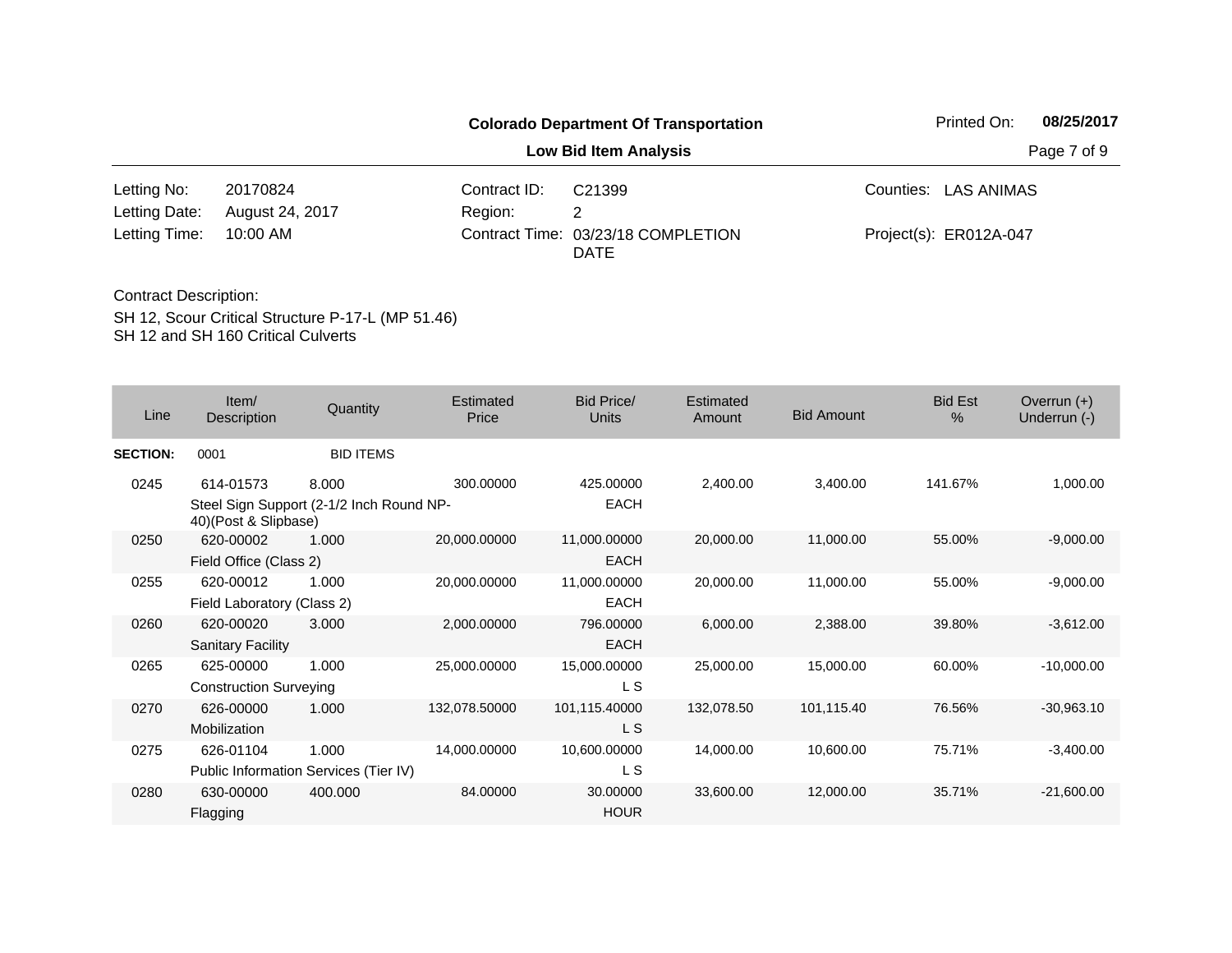| <b>Colorado Department Of Transportation</b> |                 |                              |                                                   |  | 08/25/2017<br>Printed On: |  |  |  |
|----------------------------------------------|-----------------|------------------------------|---------------------------------------------------|--|---------------------------|--|--|--|
|                                              |                 | <b>Low Bid Item Analysis</b> |                                                   |  |                           |  |  |  |
| Letting No:                                  | 20170824        | Contract ID:                 | C21399                                            |  | Counties: LAS ANIMAS      |  |  |  |
| Letting Date:                                | August 24, 2017 | Region:                      |                                                   |  |                           |  |  |  |
| Letting Time:                                | 10:00 AM        |                              | Contract Time: 03/23/18 COMPLETION<br><b>DATE</b> |  | Project(s): ER012A-047    |  |  |  |

| Line            | Item/<br>Description                           | Quantity                                           | <b>Estimated</b><br>Price | <b>Bid Price/</b><br><b>Units</b> | Estimated<br>Amount | <b>Bid Amount</b> | <b>Bid Est</b><br>$\frac{0}{0}$ | Overrun $(+)$<br>Underrun (-) |
|-----------------|------------------------------------------------|----------------------------------------------------|---------------------------|-----------------------------------|---------------------|-------------------|---------------------------------|-------------------------------|
| <b>SECTION:</b> | 0001                                           | <b>BID ITEMS</b>                                   |                           |                                   |                     |                   |                                 |                               |
| 0285            | 630-00007<br><b>Traffic Control Inspection</b> | 73.000                                             | 184.93151                 | 450.00000<br><b>DAY</b>           | 13,500.00           | 32,850.00         | 243.33%                         | 19,350.00                     |
| 0290            | 630-00012<br><b>Traffic Control Management</b> | 33.000                                             | 745.75758                 | 800.00000<br>DAY                  | 24,610.00           | 26,400.00         | 107.27%                         | 1,790.00                      |
| 0295            | 630-80001<br>Flashing Beacon (Portable)        | 12.000                                             | 575.00000                 | 800.00000<br><b>EACH</b>          | 6,900.00            | 9,600.00          | 139.13%                         | 2,700.00                      |
| 0300            | 630-80341                                      | 26.000<br>Construction Traffic Sign (Panel Size A) | 50.38462                  | 50.00000<br><b>EACH</b>           | 1,310.00            | 1,300.00          | 99.24%                          | $-10.00$                      |
| 0305            | 630-80342                                      | 62.000<br>Construction Traffic Sign (Panel Size B) | 66.93548                  | 60.00000<br><b>EACH</b>           | 4,150.00            | 3,720.00          | 89.64%                          | $-430.00$                     |
| 0310            | 630-80343                                      | 26,000<br>Construction Traffic Sign (Panel Size C) | 80.00000                  | 65.00000<br>EACH                  | 2,080.00            | 1,690.00          | 81.25%                          | $-390.00$                     |
| 0315            | 630-80348<br>Construction Information Sign     | 6.000                                              | 380.00000                 | 150.00000<br><b>EACH</b>          | 2,280.00            | 900.00            | 39.47%                          | $-1,380.00$                   |
| 0320            | 630-80355<br>Portable Message Sign Panel       | 6.000                                              | 5,833.33333               | 3,250.00000<br><b>EACH</b>        | 35,000.00           | 19,500.00         | 55.71%                          | $-15,500.00$                  |